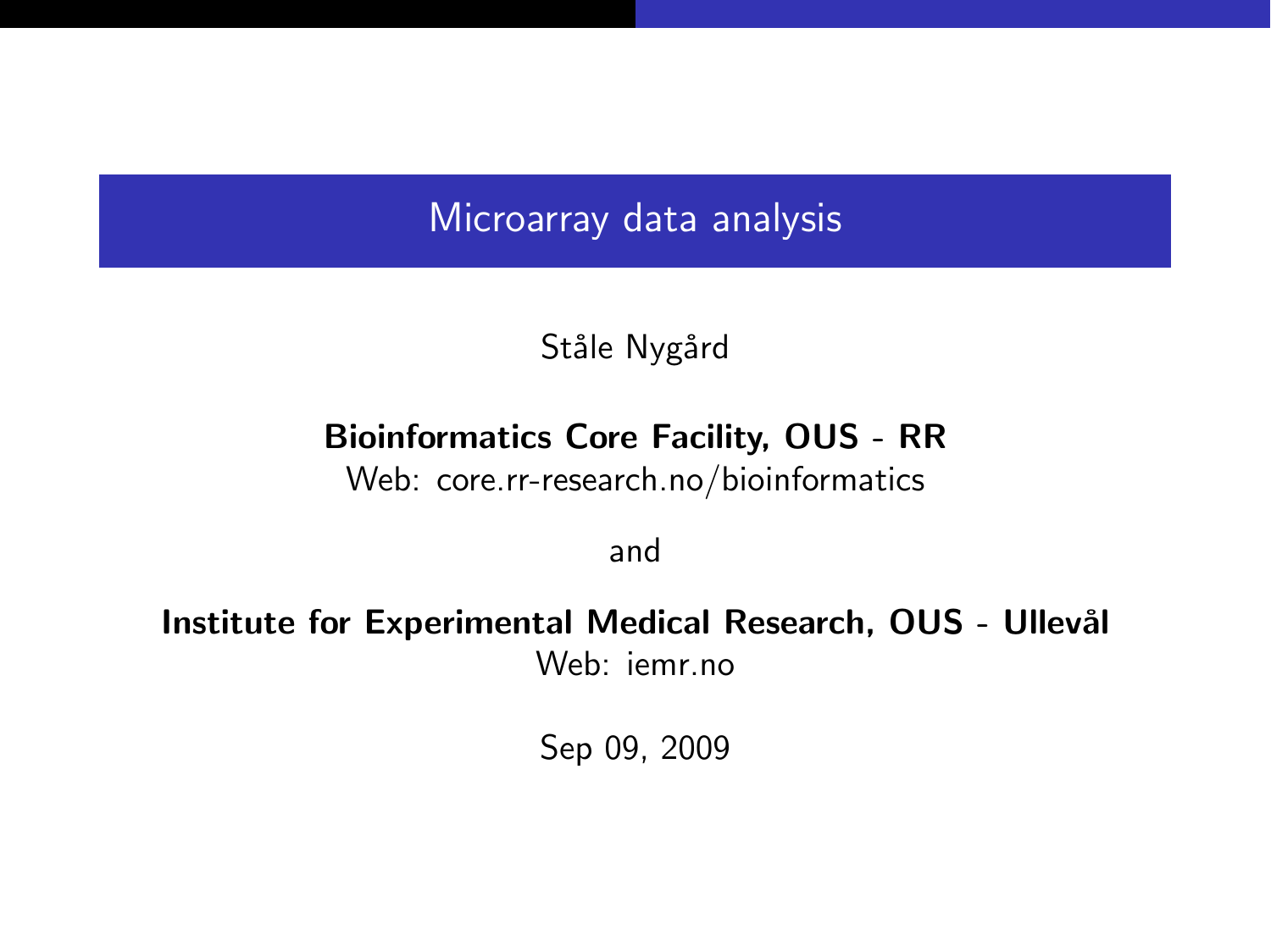## **Outline**

- Experimental design
- Analysis package Bioconductor
- Low level analysis ("Preprocessing" or "cleaning" of the data)
- High level analysis
	- $\blacktriangleright$  Gene focused analysis
		- $\blacktriangleright$  Find list of interesting genes.
		- $\triangleright$  Characterize the list of genes: Functional enrichment, network construction
	- $\blacktriangleright$  Patient focused analysis
		- $\blacktriangleright$  Classification of the patients into disease subtypes
		- $\triangleright$  Predicting outcome (e.g time to death/relapse) of patients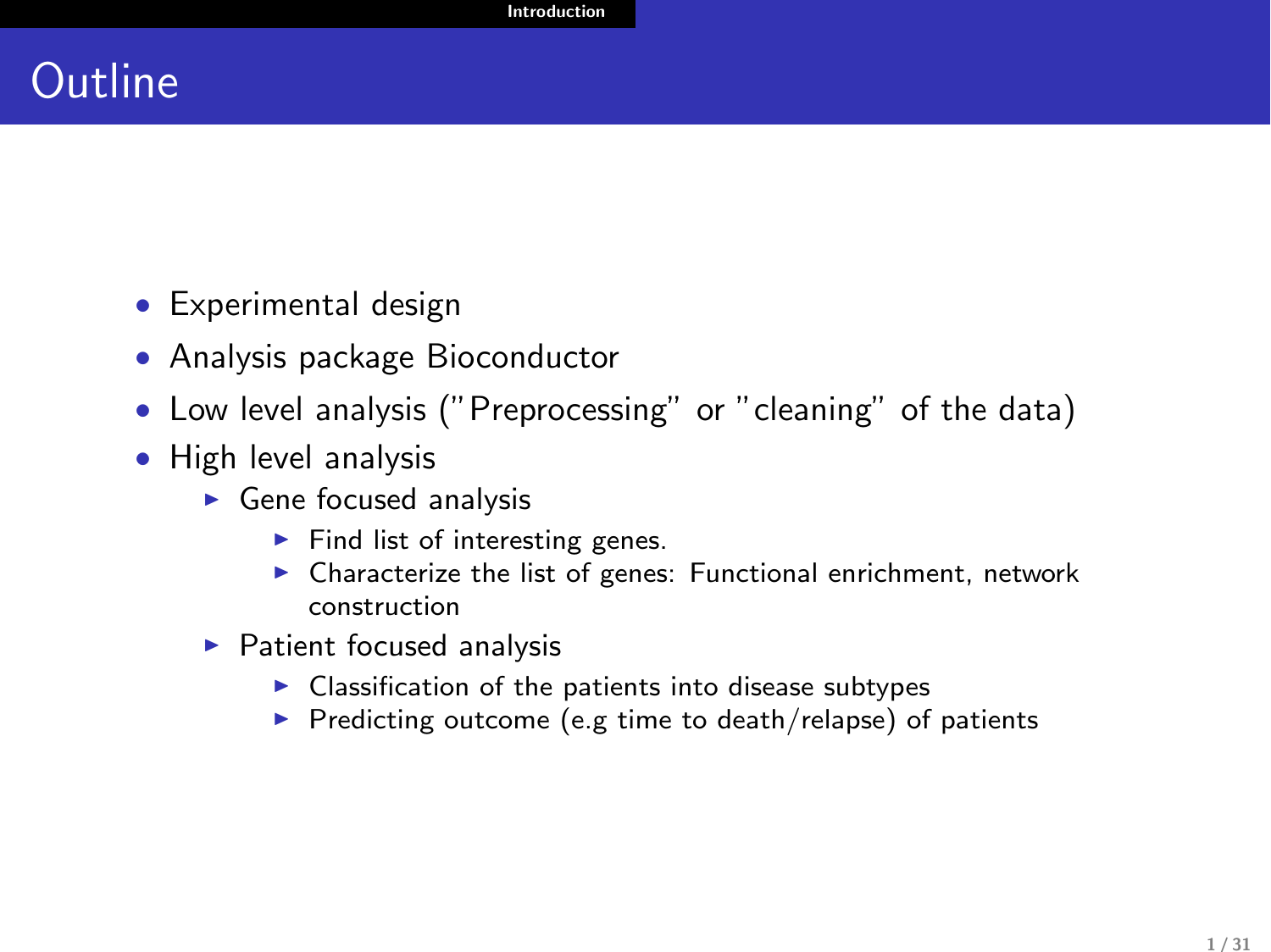### Experimental design

Issues to consider

- How many replications
- Pooling vs non-pooling
- Strategies for pairing hybridization targets on two-channel (cDNA) arrays

Some consensus points:

- Biological replication is essential. You should have at least 5 biological cases. NB! Power analysis methods for microarray data exist (e.g. Pawitan et al, 2005).
- Pooling biological samples can be useful. Technical variation often seen to be smaller than biological variation.
- Avoid confounding by extraneous factors
- Groups to be compared should be hybridized to the same arrays (two-channel cDNA arrays)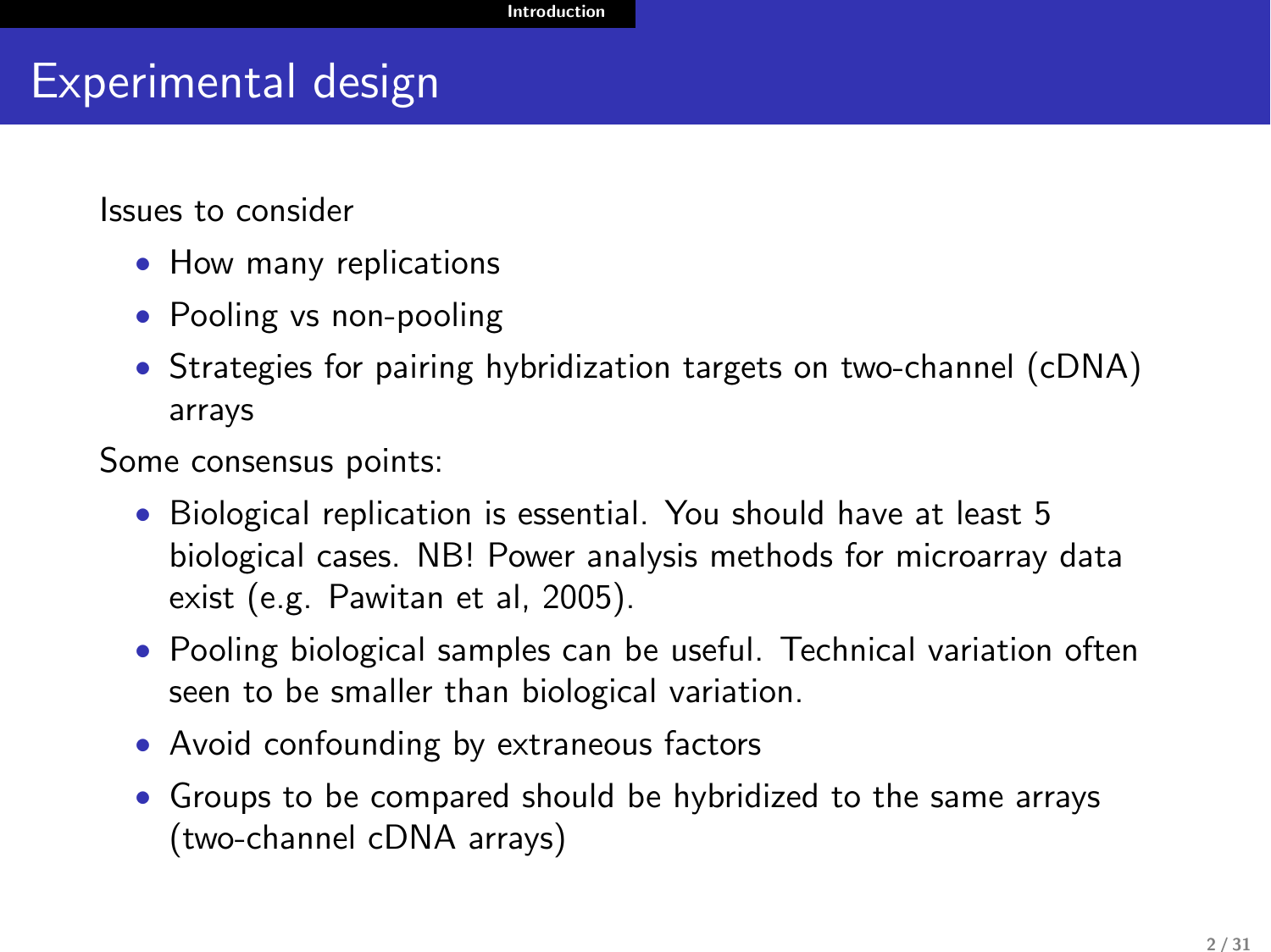- An open source and open development software project for the analysis and comprehension of genomic data.
- Started in 2001.
- Is based on the R programming language.
- In addition a huge number of analysis methods, Bioconductor contains a large number of meta-data packages.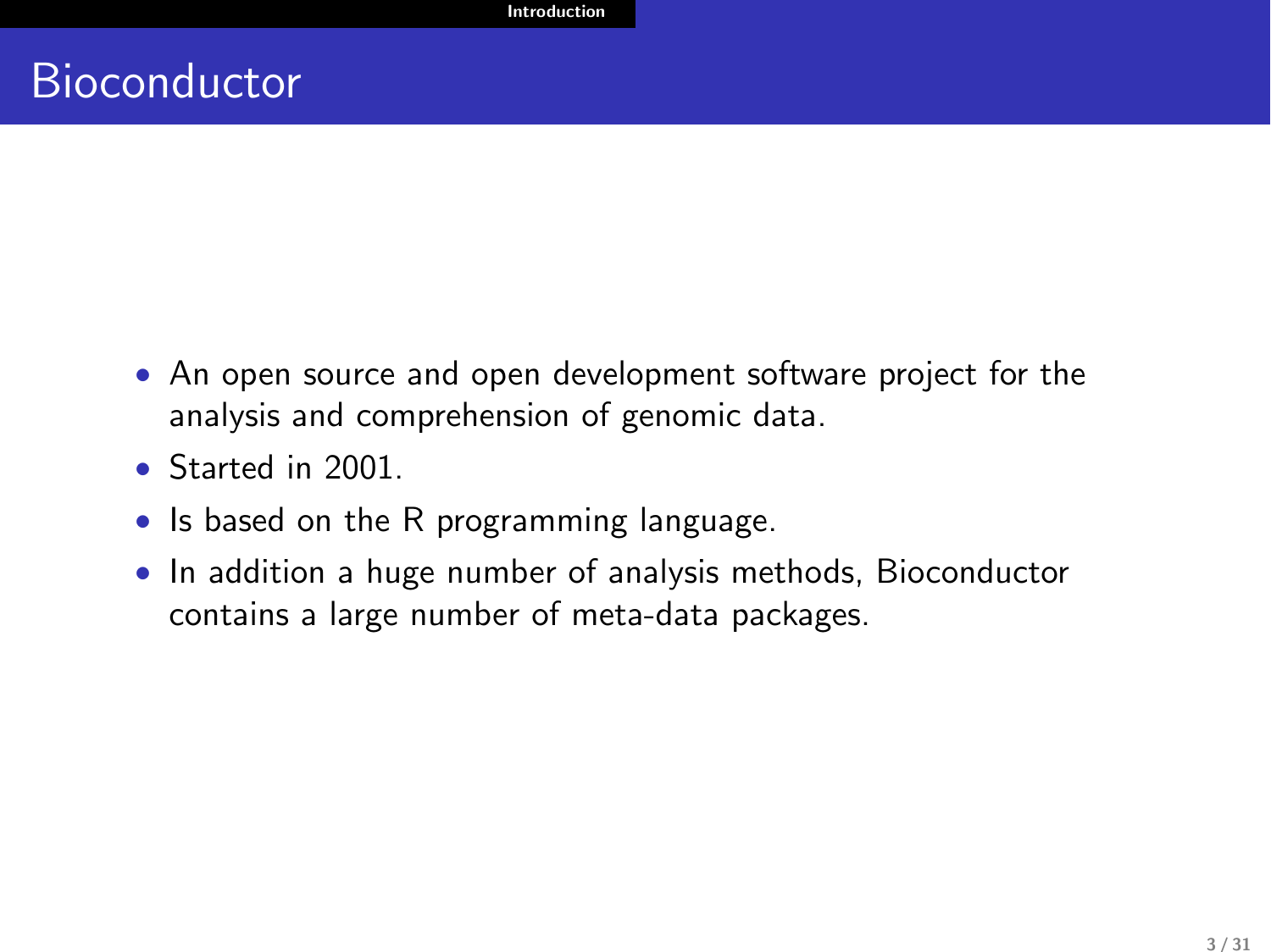## Working with Bioconductor

Make a pheno data file (a tab-delimited text-file), e.g. "pd-hf.txt".

| Name          | FileName           | Group |
|---------------|--------------------|-------|
| <b>JBM942</b> | <b>JBM 942.CEL</b> | AB    |
| <b>JBM812</b> | <b>JBM 812.CEL</b> | ΑB    |
|               |                    |       |
| JBM439        | <b>JBM 439.CEL</b> | AB    |
| <b>JBM494</b> | <b>JBM 494.CEL</b> | AB-HF |
| <b>JBM496</b> | <b>JBM 496.CEL</b> | AB-HF |
|               |                    |       |
| <b>JBM937</b> | <b>JBM 937.CEL</b> | AB-HF |

Store the file in a folder called e.g. "C:/microarray", where you also have the microarray data (the cel files).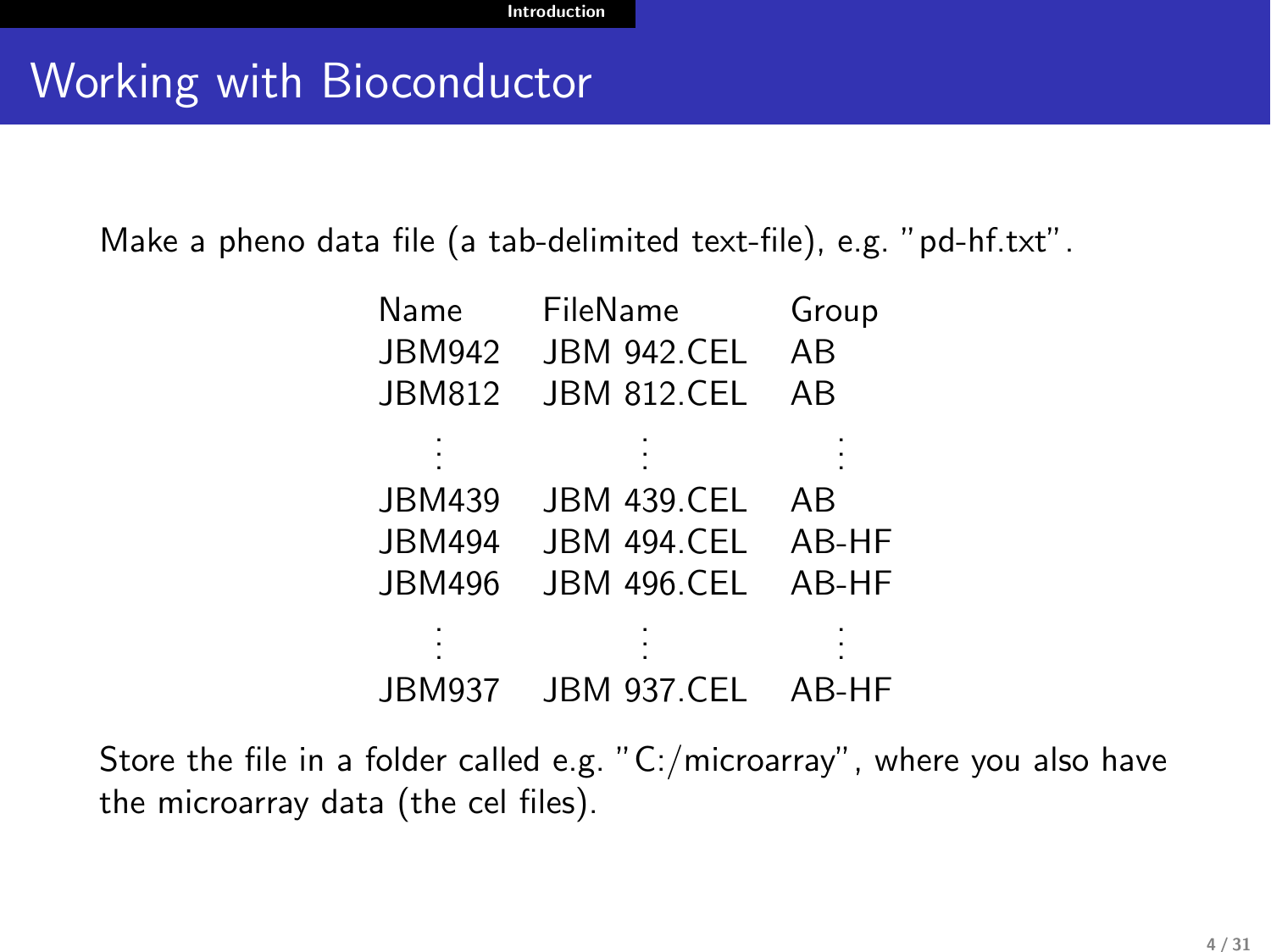## Working with Bioconductor

Set working directory. >setwd("C:/microarray") Install and load bioconductor packages: >source("http://bioconductor.org/biocLite.R") >biocLite("affy") >library(affy) Read the pheno data file  $>$  pd  $<$   $-$  read. Annotated Data Frame(" pd  $-$  hf. txt", header  $=$  $TRUE$ , row.names  $= 2$ ) Read the microarray data (the cel files)  $>$  data  $<-$  ReadAffy(filenames  $=$  rownames(pData(pd)), phenoData  $=$  $pd$ , verbose =  $TRUE$ )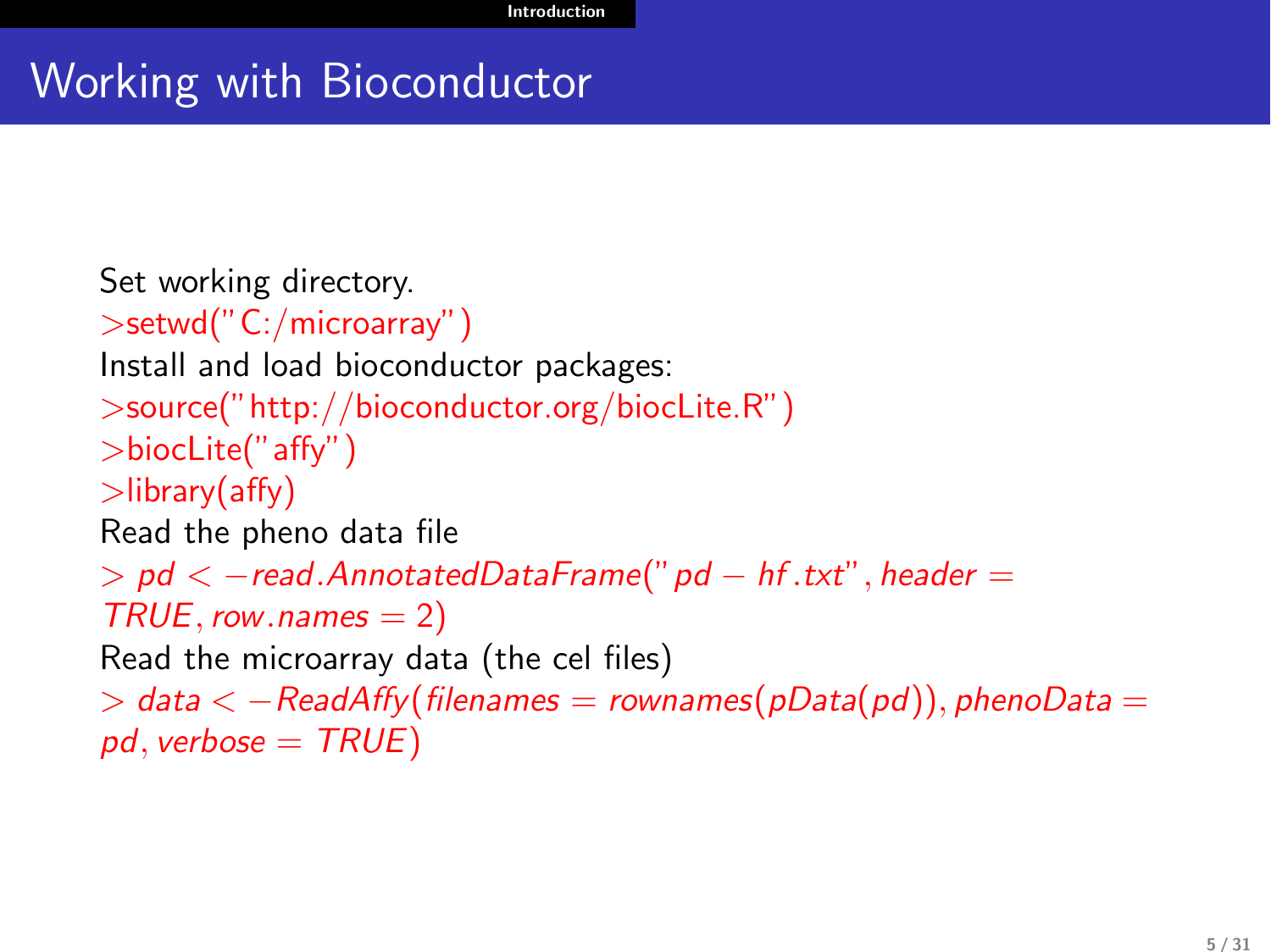## Quality control

Some quality measures:

- Correlation between observed and expected values for spike-in probes (with known quantity)
- Variation of replicated control or spike-in probes
- Variation in background signal

Visual inspection:

- Look for spatial effects
- For two-channel (cDNA) arrays look for (unwanted) dependence between differential and overall expression using Ratio Intensity (RI) (also called MA) plots.

Microarray pseudo image for investigating spatial effects. The Ratio Intensity plot.

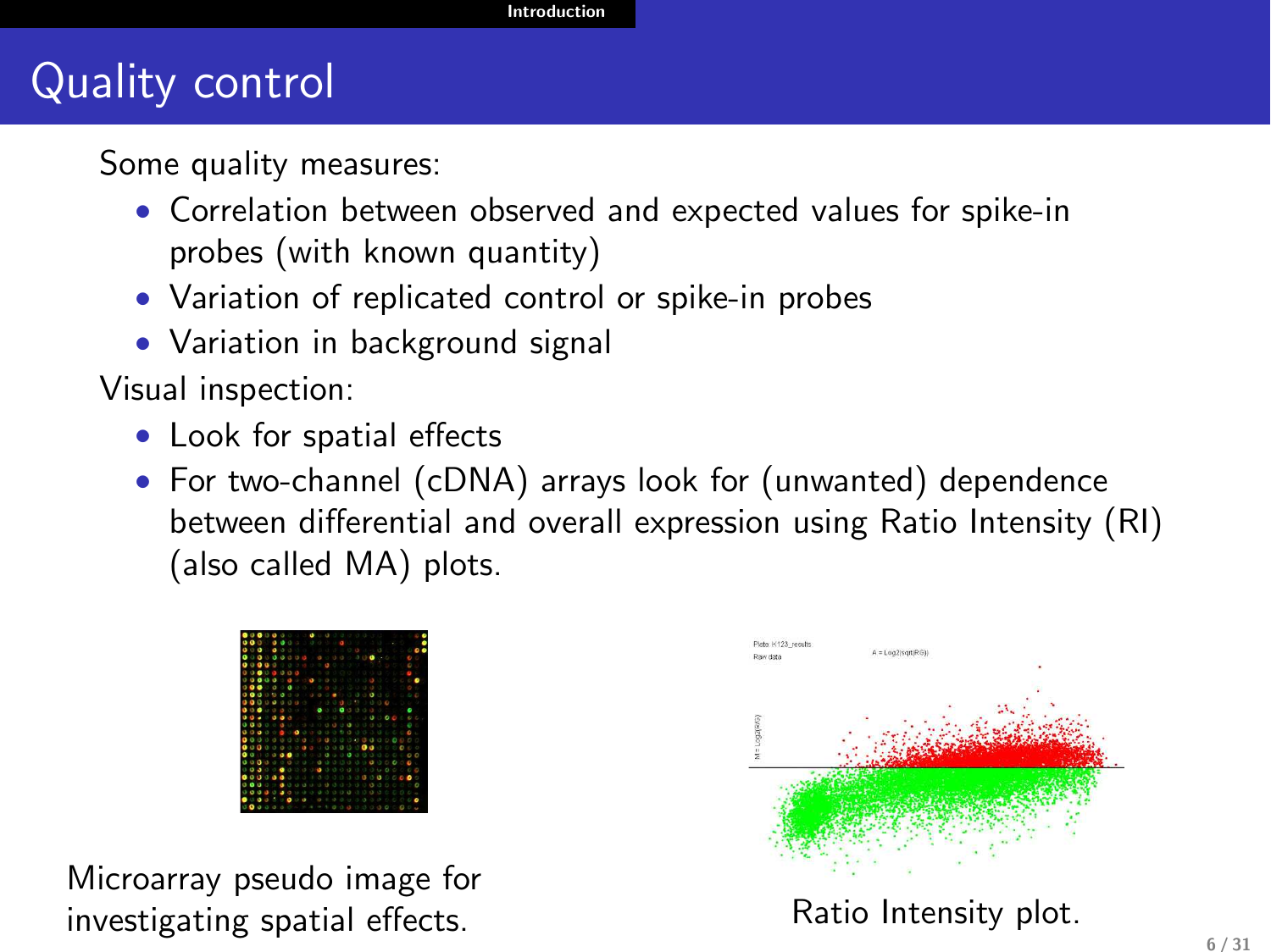## Normalization of Affymetrix data

- Early approach: PM-MM
- Problem: MM detects also signal from the PM, i.e. is not only measuring non-specific binding

## Perfect Match sequence: CGTTGTCCCAGGGACCGCTACCGAC Mismatch sequence: CGTTGTCCCAGGCACCGCTACCGAC

Substitution of the complemantary base in the 13th nucleotide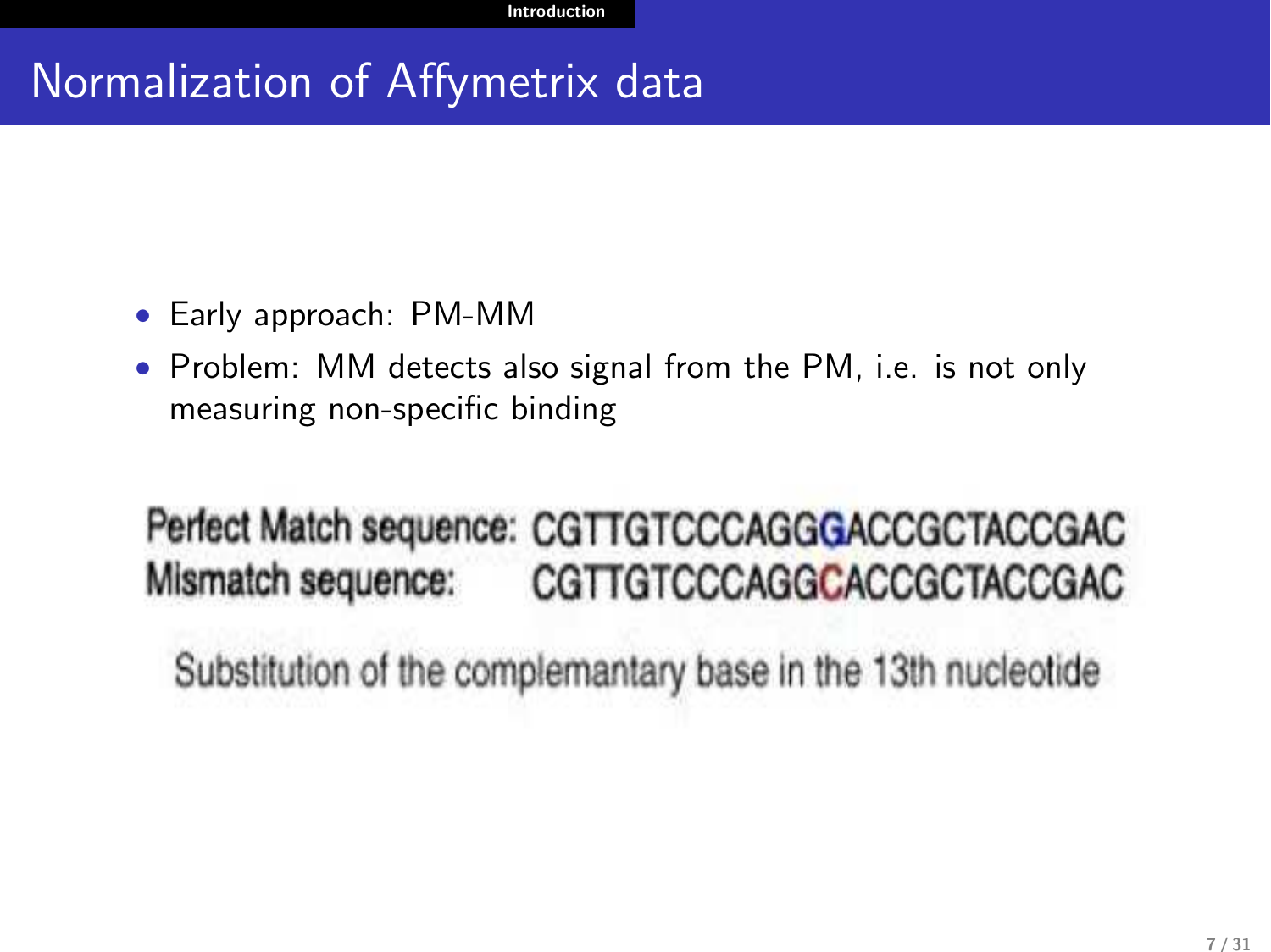## GCRMA (Irizarry et al, 2004)

- GeneChip Robust Multiarray average
- Uses a stochastic model for background adjustment that uses probe sequence information



Figure: The effect of the bases A,T, C and G plotted against probe position.

$$
PM = O_{PM} + N_{PM} + S
$$

$$
MM = O_{MM} + N_{MM} + \phi S
$$

Here O represents optical noise, N represent non-specific binding and  $S$  is a quantity proportional to RNA expression. The parameter  $0 < \phi < 1$ accounts for the fact that for some probe-pairs the MM detects signal.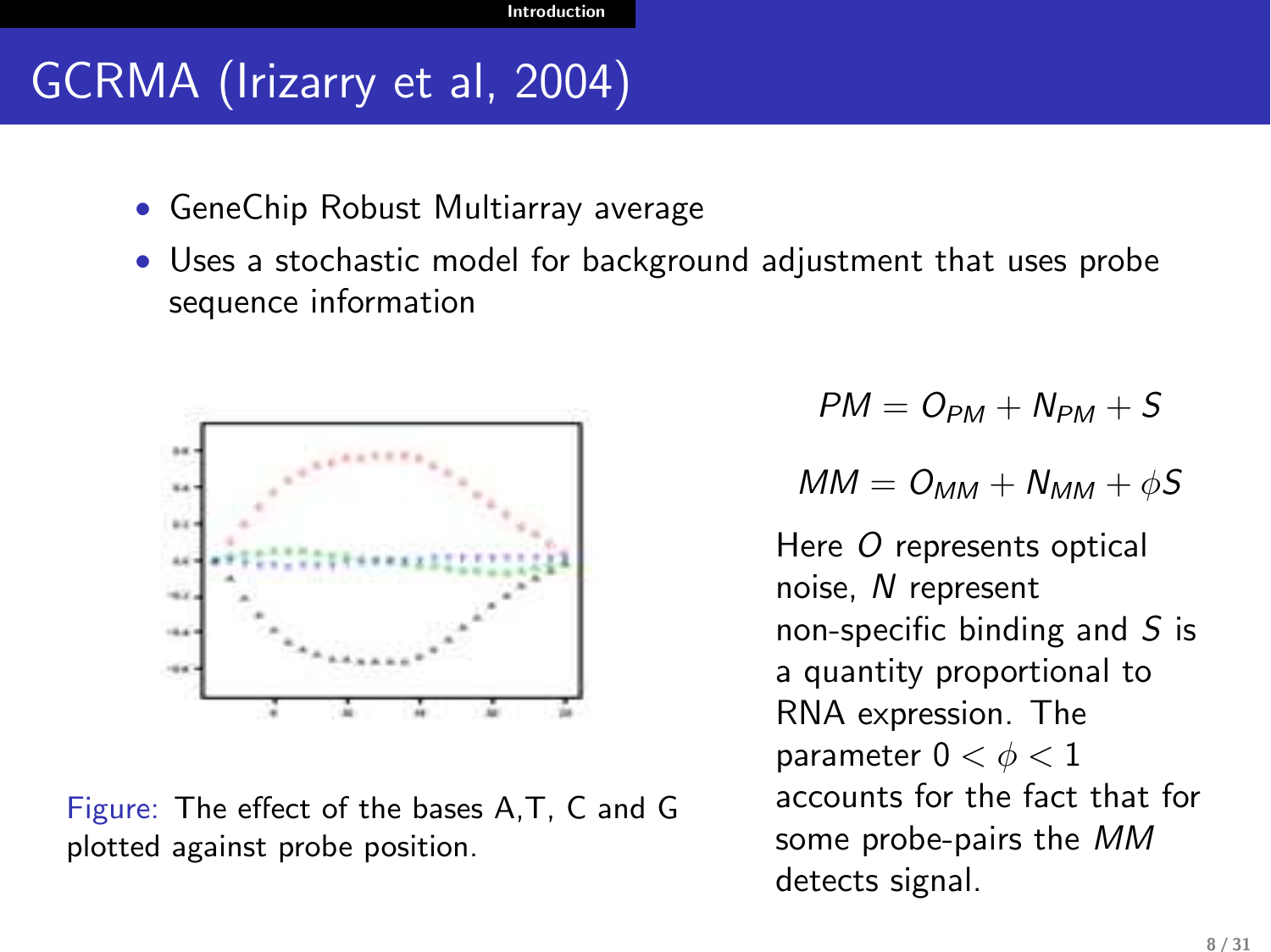# Comparison of some common Affymetrix preprocessing methods



Figure: Figure a shows the boxplots of log fold changes for unaltered non-spiked in probes. The boxplots should be narrow. Figure b shows expected versus observed values for spiked-in probes. The values should be on a straight line.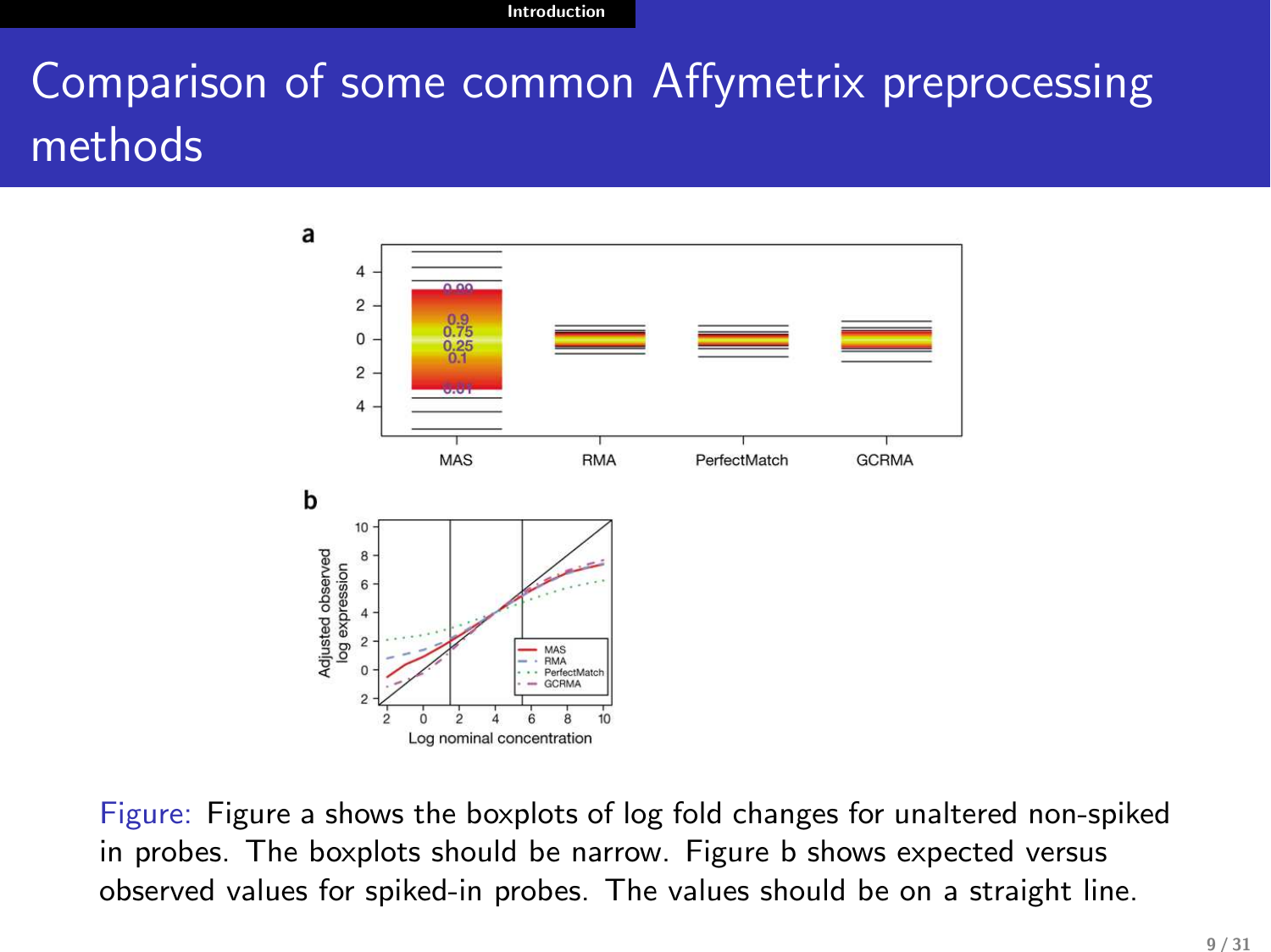## GCRMA in Bioconductor

 $>$  biocLite(" gcrma")  $>$  library(" gcrma")  $>$  eset  $<$  -gcrma(data) Some check on how the normalization worked. Boxplot of arrays before normalization  $>$  boxplot(data) And after normalization > boxplot(data.frame(exprs(eset)))

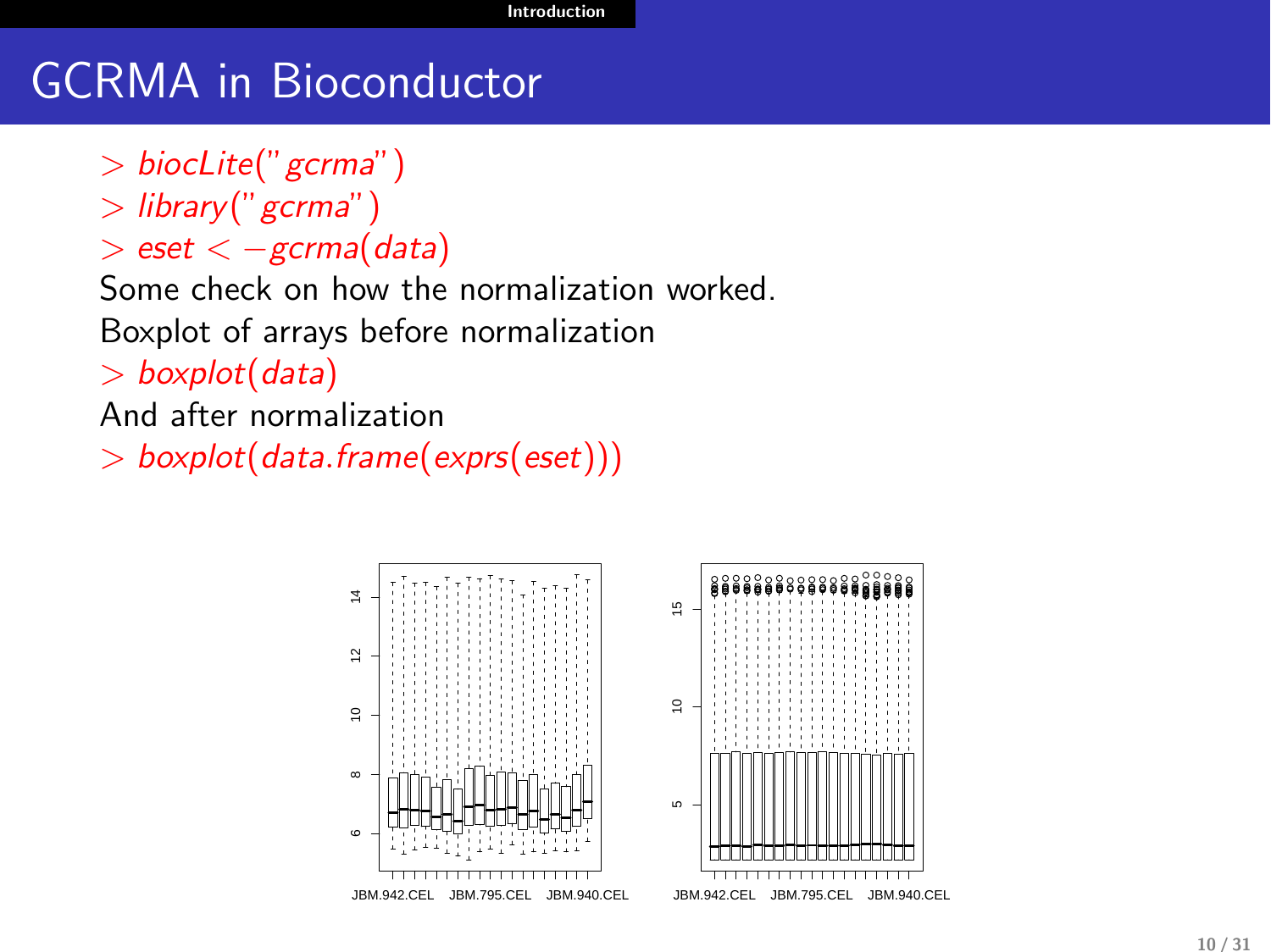## Normalizing cDNA arrays

- There are many normalization methods for cDNA arrays
- They differ mainly in the way spot segmentation (distinguishing foreground from background intensities) is carried out.
- Background adjustment can increase the variability of the processed expression data, and should therefore maybe be avoided (Qin and Kerr, 2004).
- Many methods use lowess smoothing of RI plots (straightening the RI plots)
- Model based normalization using ANOVA has also been proposed (Kerr et al, 2000).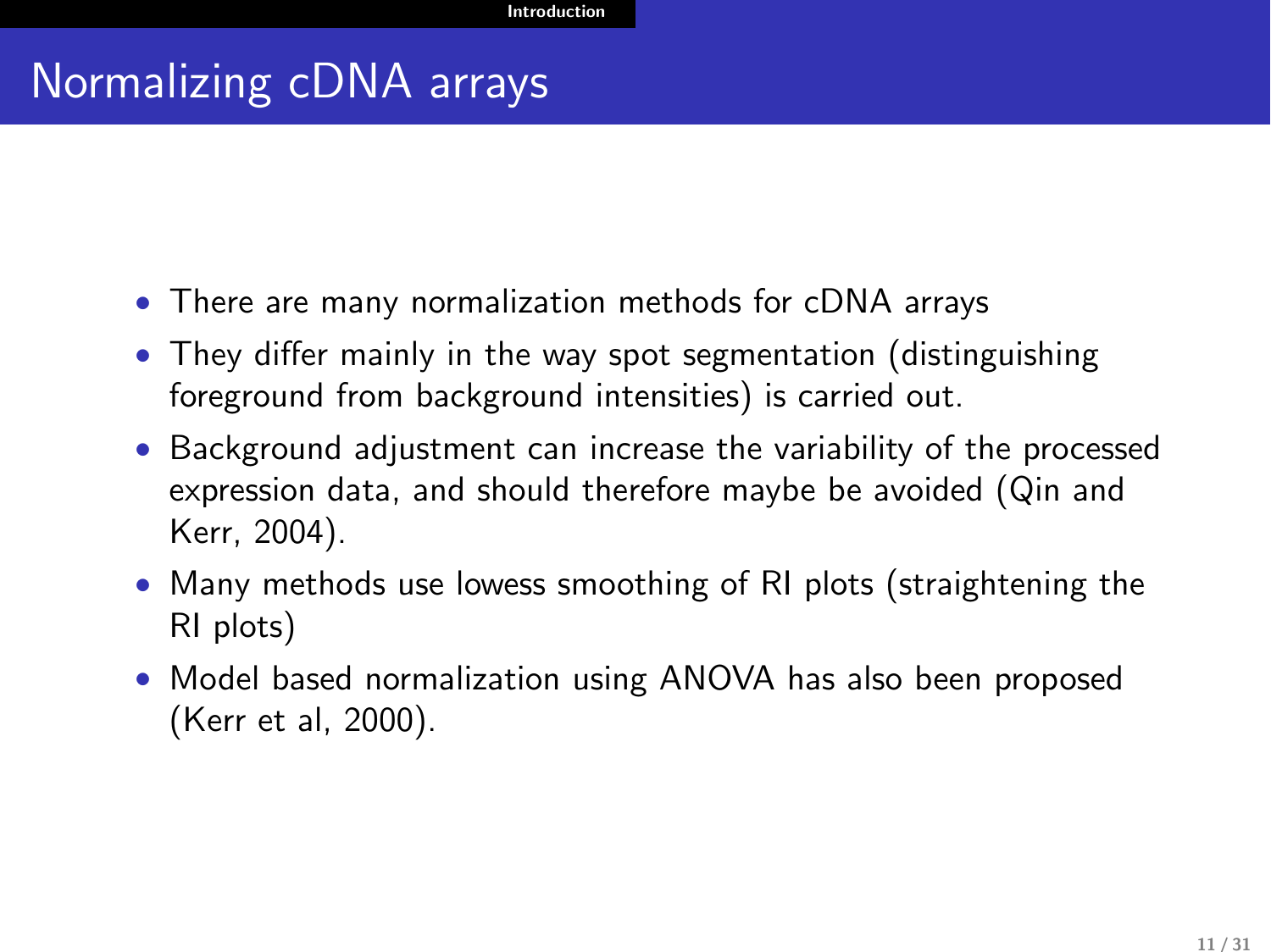## Detecting differential expression

We want to test differential expression between two groups for  $i = 1, \ldots, p$  genes (p of order 10000). This can be done using ordinary two sample  $t$  statistic

$$
t_i=\frac{\bar{x}_i-\bar{y}_i}{\widehat{\sigma}_i},
$$

where  $\widehat{\sigma}_i$  is the (estimated) standard deviation for the difference  $\bar{{\mathsf{x}}}_i - \bar{{\mathsf{y}}}_i.$ Variance estimates can be improved by "borrowing strength" across genes in a technique called variance shrinkage:

$$
z_i = \frac{\bar{x}_i - \bar{y}_i}{\sqrt{B\hat{\sigma}_{all}^2 + (1 - B)\hat{\sigma}_i^2}}.
$$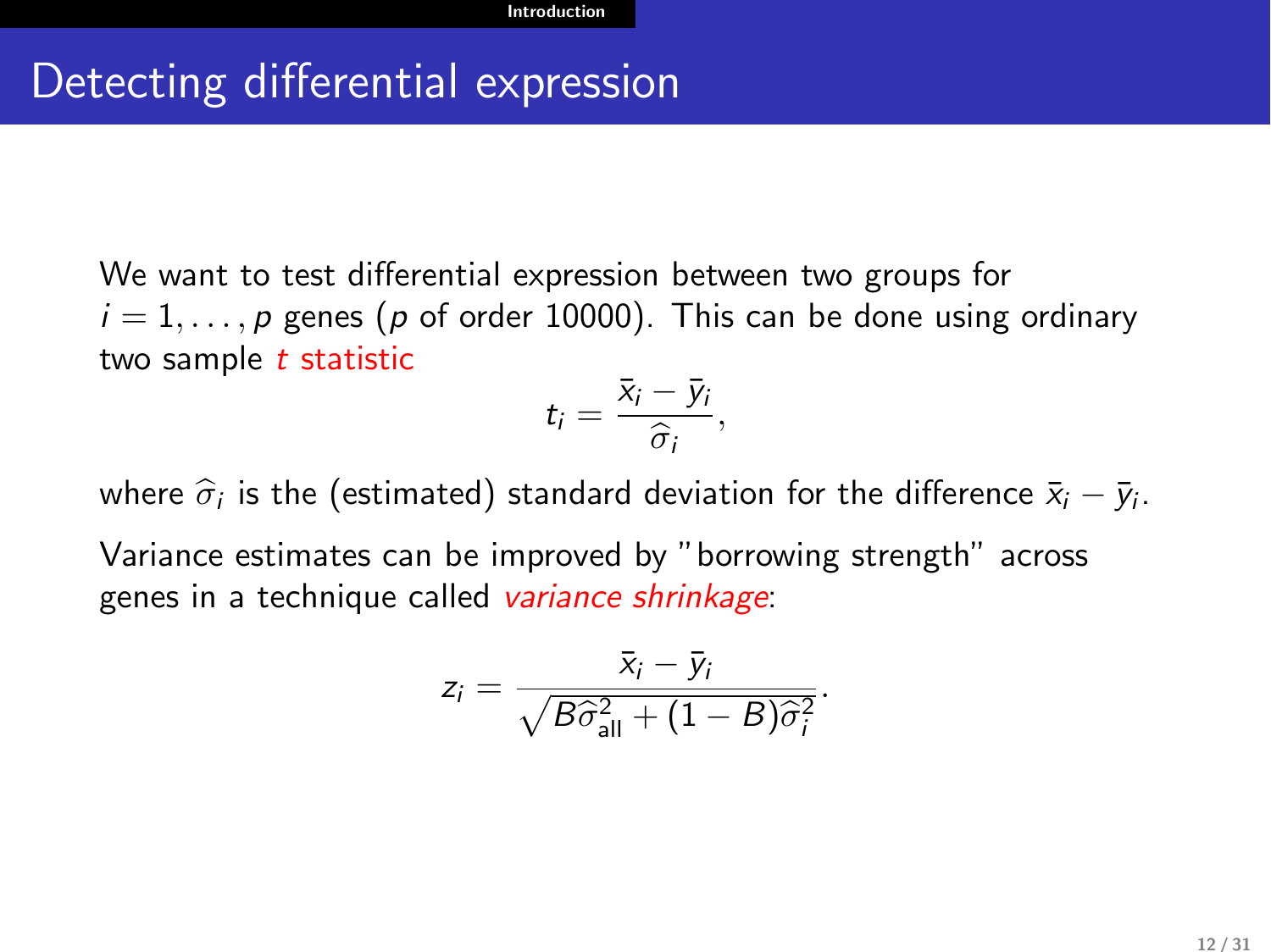## Bootstrap estimated test statistic

Variance shrinkage is often accompanied by **bootstrap** estimation of test statistic under  $H_0$ For B bootstrap samples:

- Draw random observations  $x'$ and  $y'$  from the set observations including both groups  $\{x_1, \ldots, x_n, y_1, \ldots, y_n\}$ : ⇓ (draw)
	- ${x'_1, \ldots, x'_n}, {y'_1, \ldots, y'_n}$
- Calculate the "null" statistic  $z'$ from the  $x's$  and the  $y's$ .

Compare observed test statistic  $z_{\text{obs}}$ with the  $B$  z'-values.

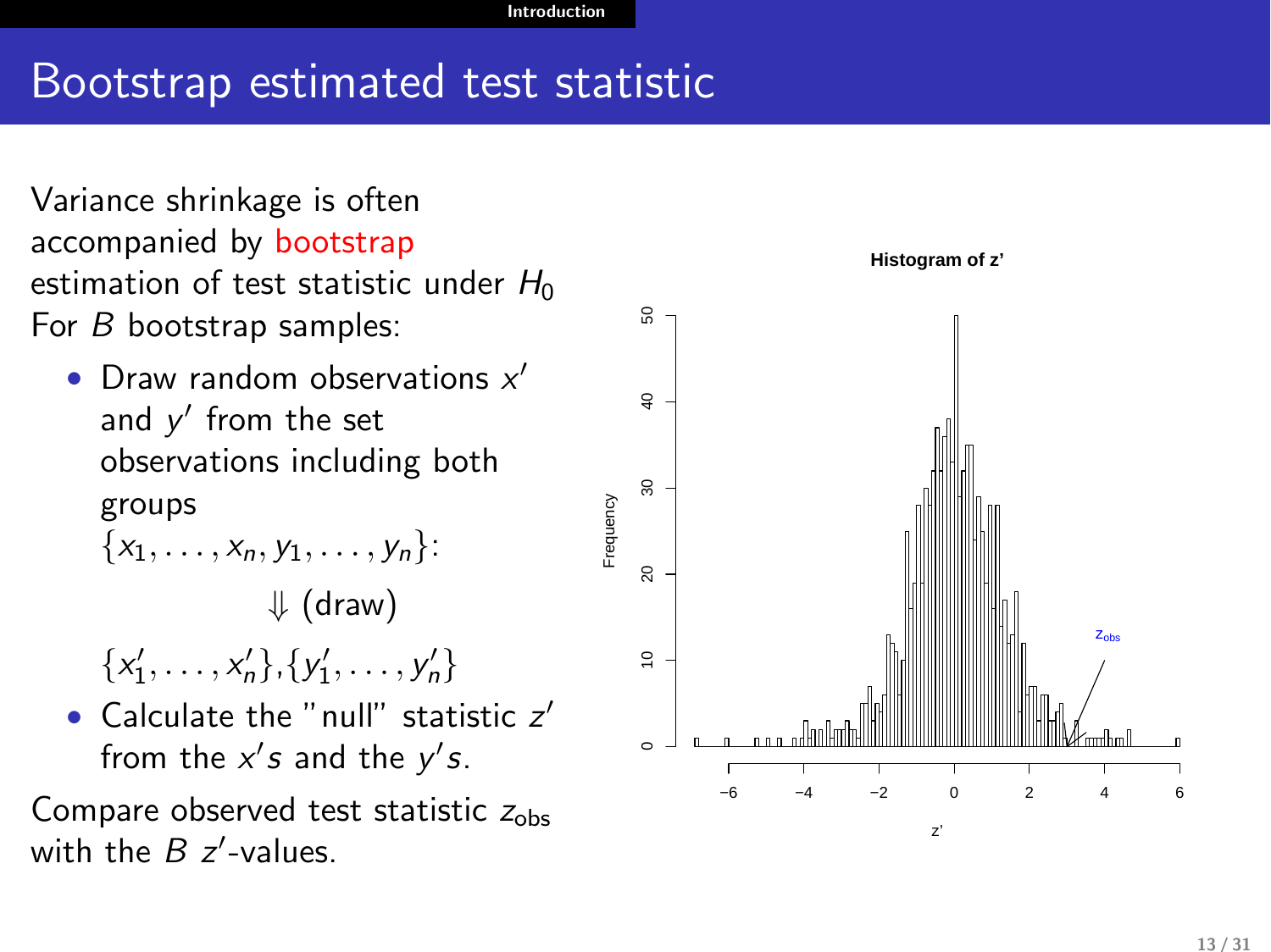Introduction

## Microarrays and false discovery rate



 $p$  values for all genes on the microarray

From: Mette Langaas, Multiple hypothesis testing: theory and applications to genomics. Lecture notes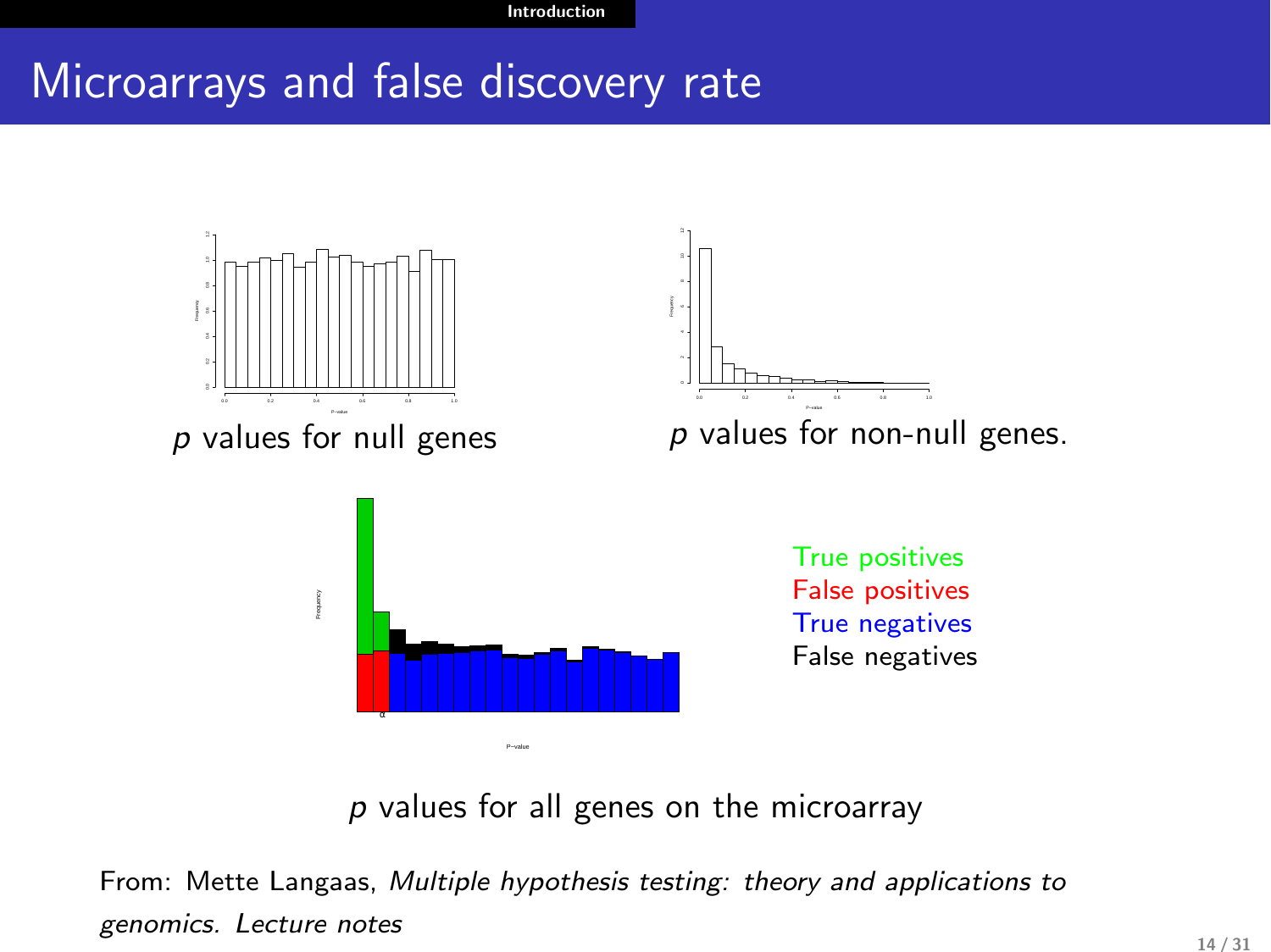## SAM (Tusher et al, 2001)

- SAM=Significance Analysis of Microarrays
- Test statistic for gene *:*

$$
z=\frac{\bar{x}_i-\bar{y}_i}{s_i+s_0},
$$

where  $s_i$  is the standard deviation for gene i, and  $s_0$  is common to all genes, chosen to minimize coefficient of variation.

- Is accompanied by bootstrapping of labels to calculate p-values.
- The SAM software also calculates the false discovery rate (FDR) associated with each gene, also called local false discovery rate or q-value.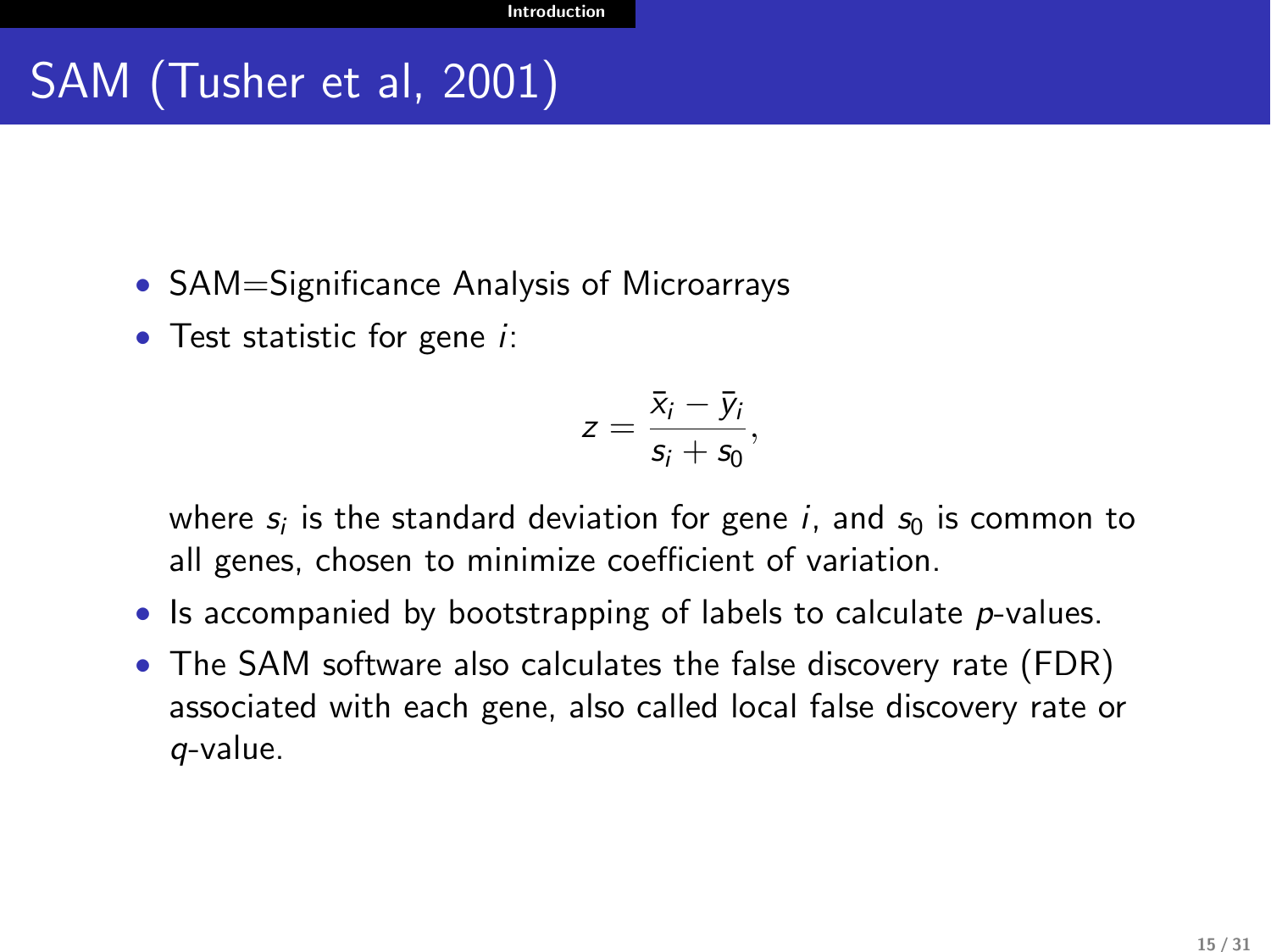## SAM in Bioconductor

 $>$  biocLite("siggenes")

 $>$  library(siggenes)

We want to compare the 5 AB mice with heart failure (AB-HF) to the 5 AB mice without heart failure (AB).

 $>$  sam.HF  $<$   $-$  sam(exprs(eset),  $cl = c$ (rep(0,5), rep(1,5)))

How many genes are regulated if we don't correct for multiple testing:  $>$  length(which(sam.HF@p.value  $<$  0.05))

How many genes are regulated if we do correct for multiple testing:

 $>$  length(which(sam.HF $@a$ .value  $<$  0.05))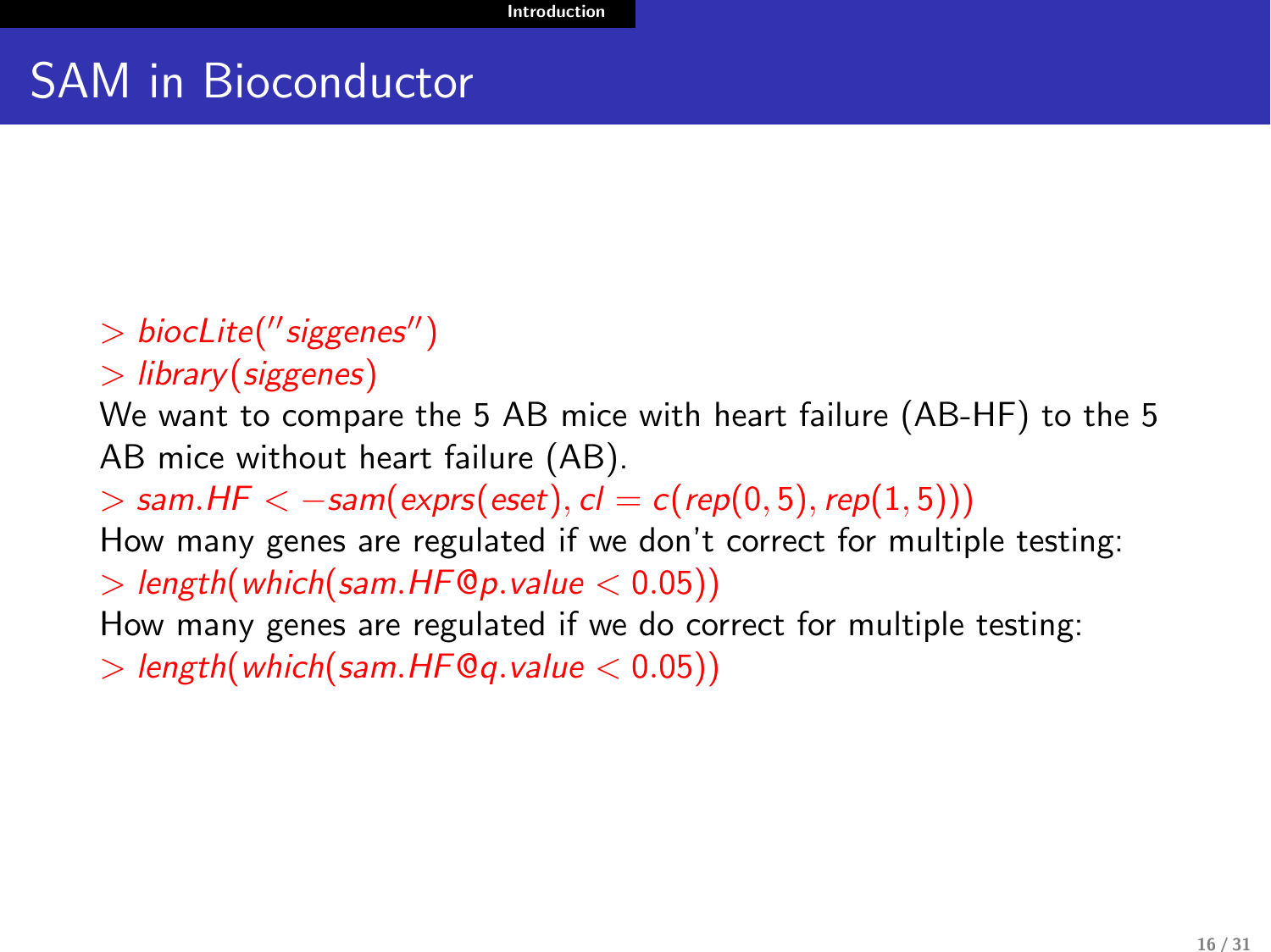## Investigating the list of regulated genes

### Install and load the required annotation packages

 $> biocLife(c("mouse4302.db''))$ 

 $>$  library (mouse 4302.db)

Find the gene symbols of the list of the 10 most significant genes  $>$  unlist(mget(featureNames(eset)[order(sam.HF@q.value)[1 : 45]], mouse4302SYMBOL))

Look the genes up in entrez gene:

http://www.ncbi.nlm.nih.gov/sites/entrez?db=gene

To manually examine all significant genes is a tedious work. May be better to look for altered functional categories.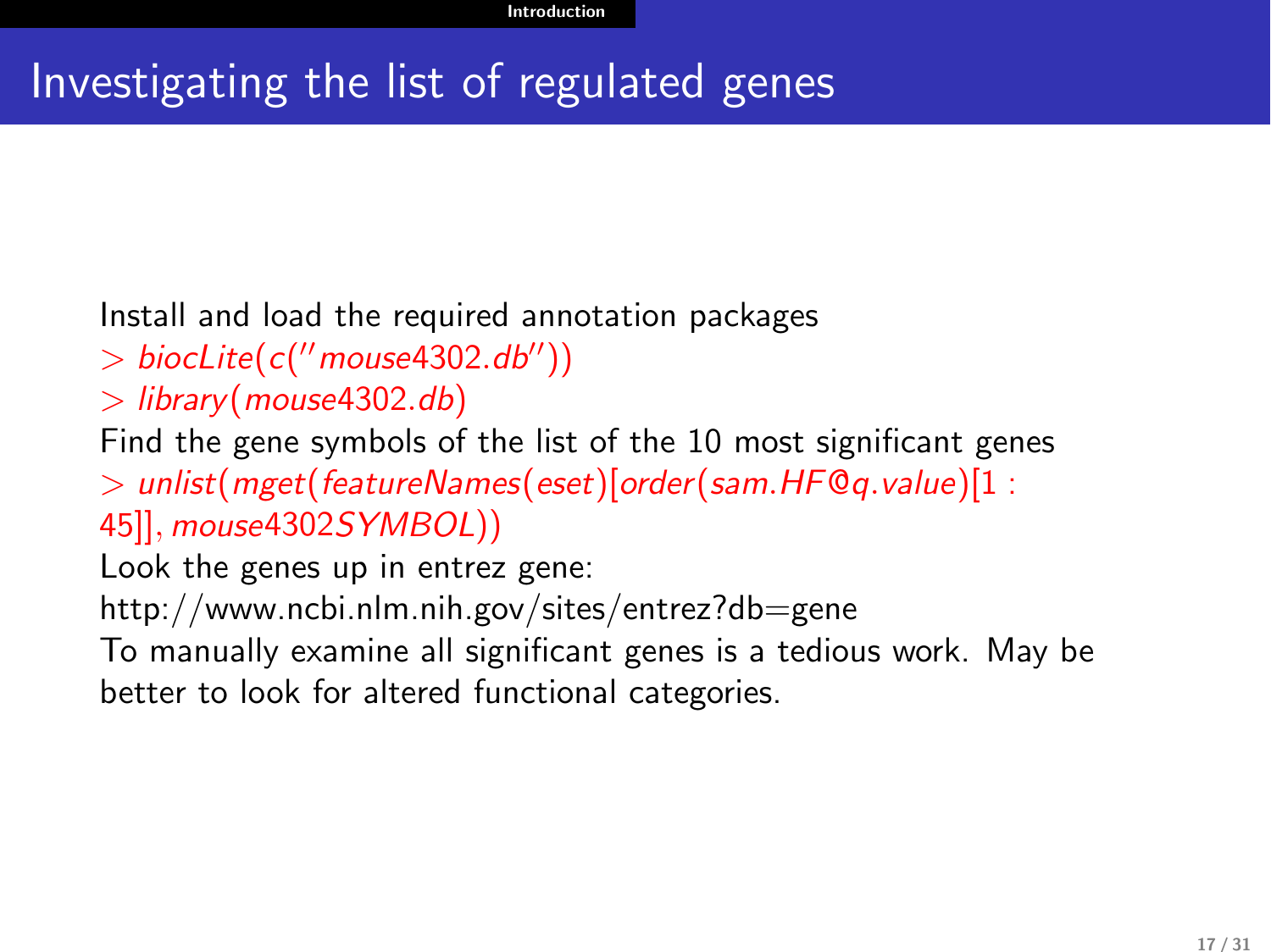## Functional enrichment analysis

- The Gene Ontology annotates genes to *biological processes*, molecular functions and cellular components.
- There are many softwares that test categories for enrichment of regulated genes.
- The Bioconductor package TopGO (Alexa et al 2006) is one of the most advanced ones, taking dependencies between the GO categories into account.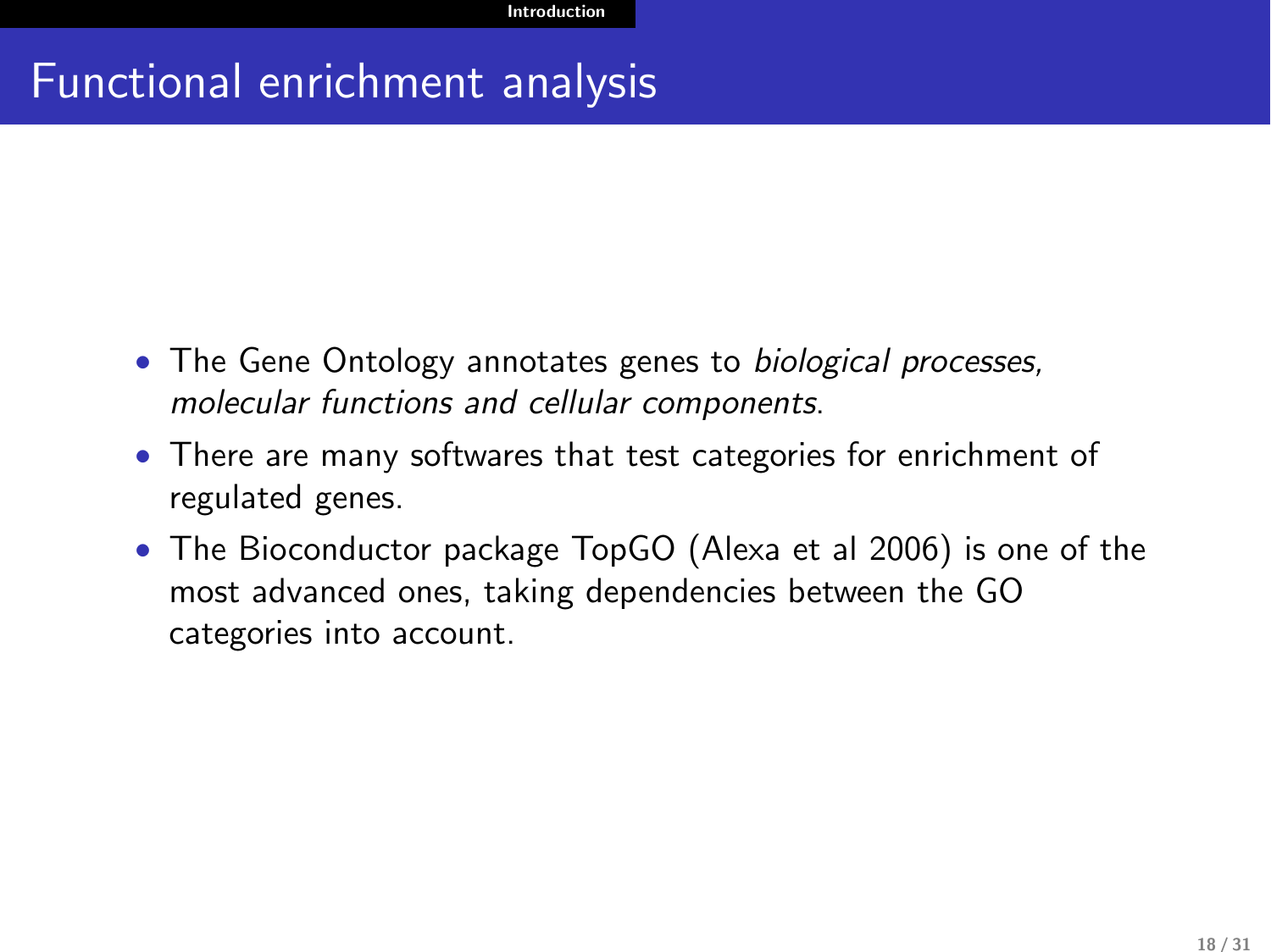## Clustering

- Genes are grouped together by degree of correlation.
- Problem: Many thousand genes and many are correlated just by chance.
- Main utility of cluster diagrams is to get an overview of up and down-regulation in the array data.



Figure: Cluster diagrams of mice with mild degree (UDCA) and severe degree (Cholate) of schlerosing cholangitis (Nakken et al, 2008).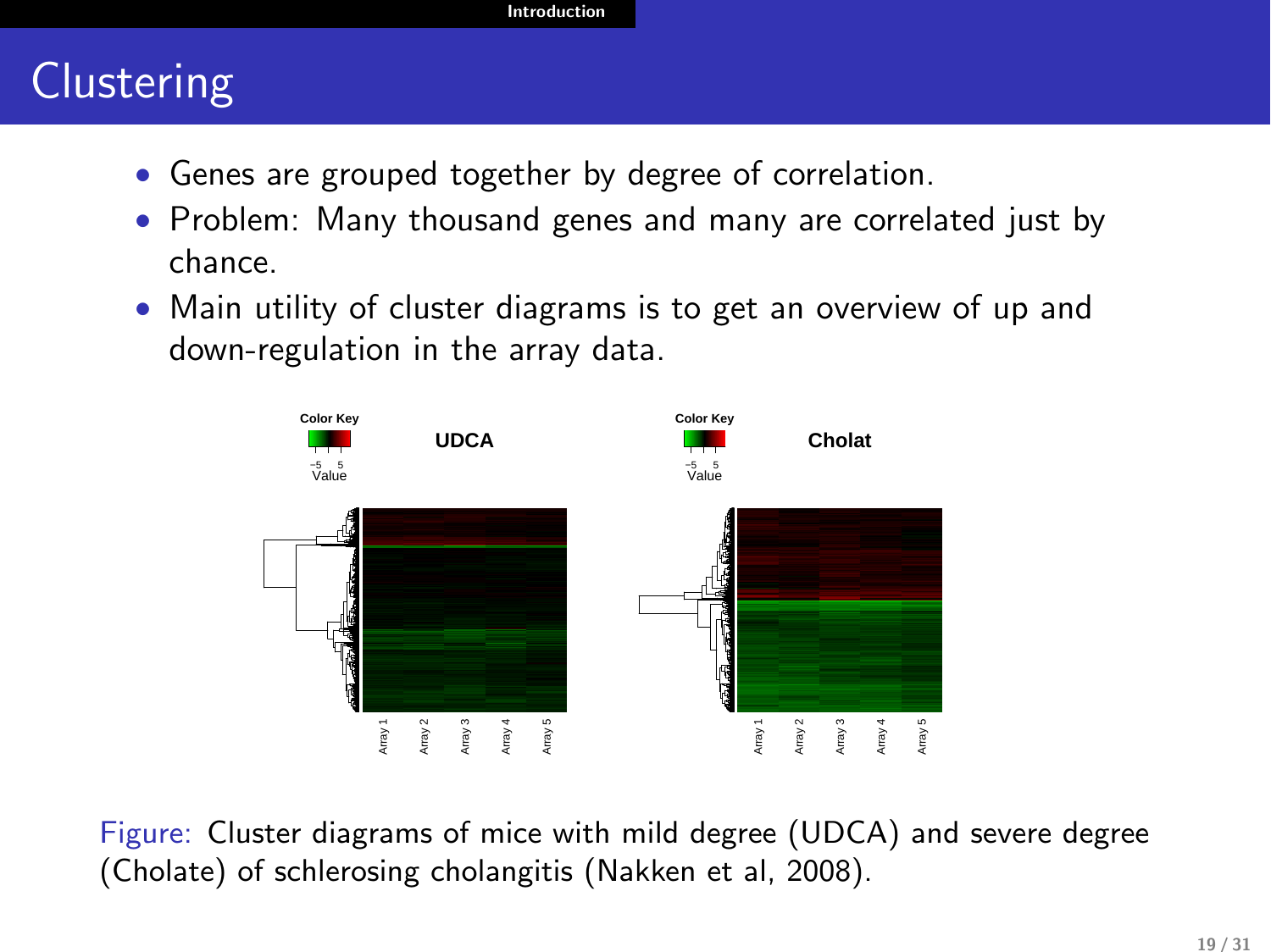## Network construction of regulated genes

- Network construction from genomic data is difficult.
- Many possible combinations of interactions.
- Network construction could be guided by including external information about interactions.
- Seeded Bayesian Networks (Djebbari and Quackenbush, 2008) guide the network construction by including interactions reported in literature and protein-protein interaction databases.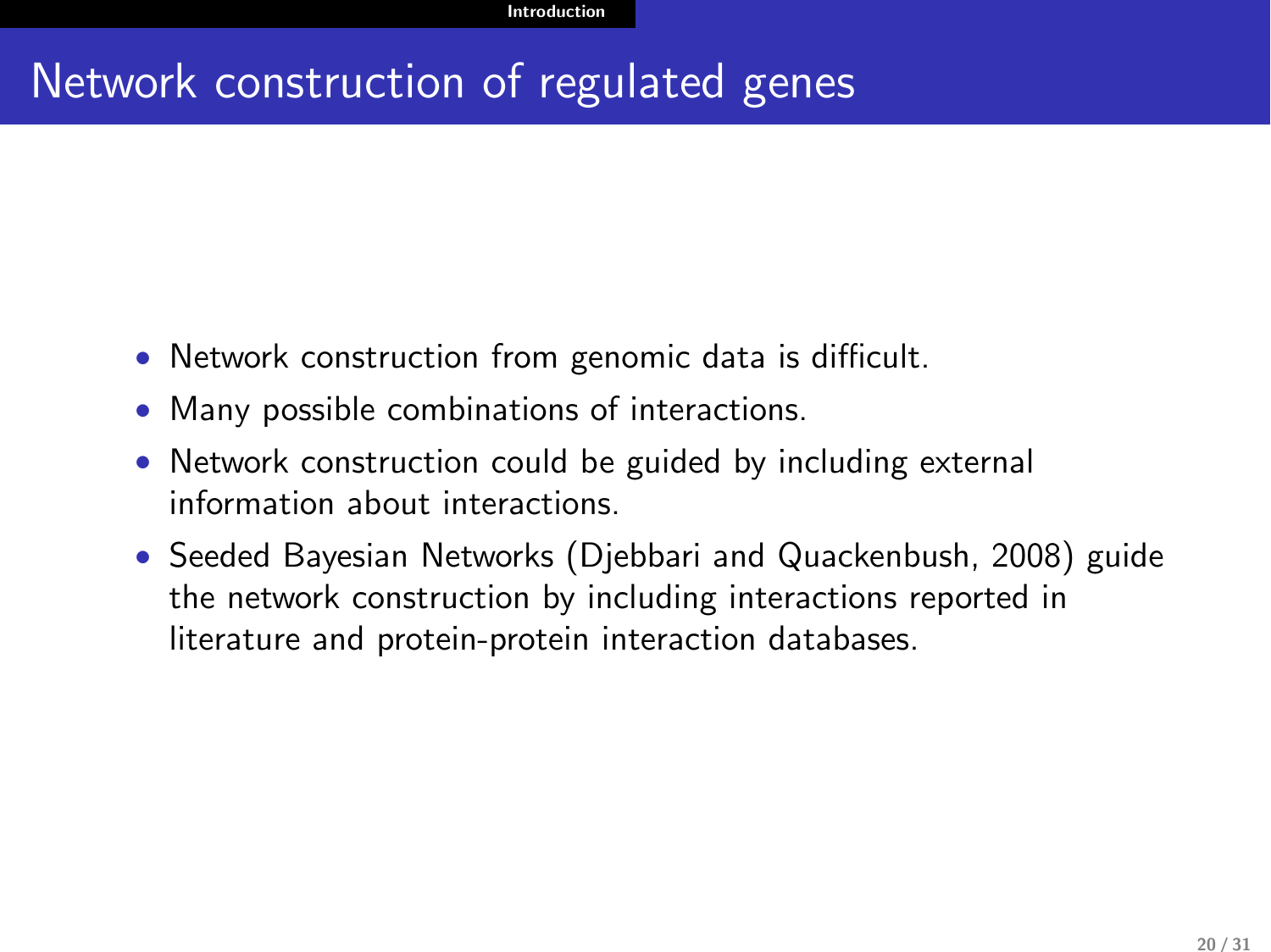Introduction

# Example of network constructed from the seeded BN method



Networks arising from a Bayesian Network analysis of gene expression data of Golub et al. and rendered in Cytoscape using (A) no prior information and (B) prior network seeds deduced from a combination of the literature and the protein-protein interaction data of Rual et al.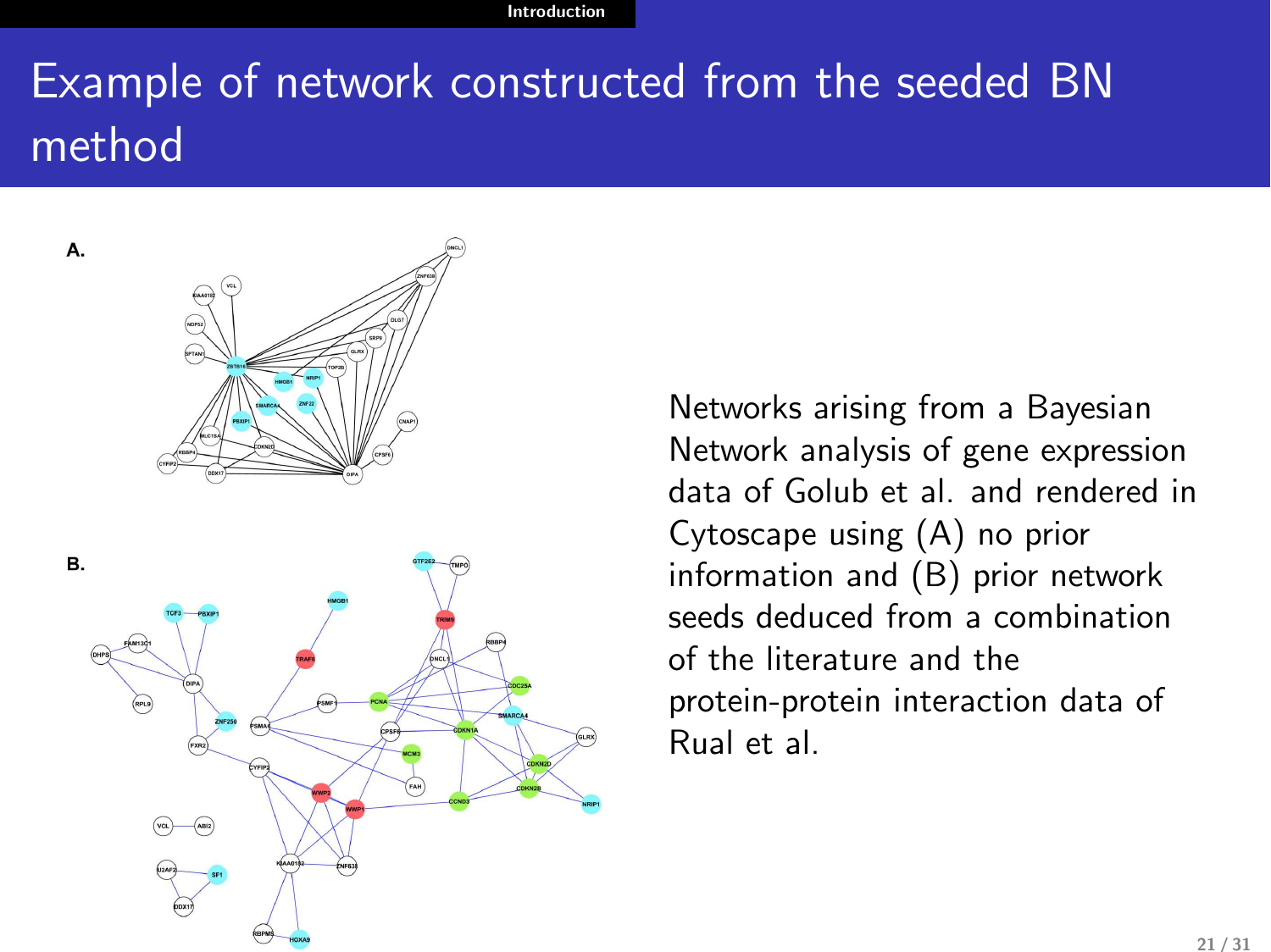#### Introduction

## Patient focus analysis: Classification/prediction

- There is a difference between patient and gene focused analysis.
- The list of genes most correlated with phenotype (gene focused analysis) is not necessarily best for classifaction/prediction (patient focused analysis). Reason: Genes are correlated, and groups of genes contain same information.
- Best classification/prediction rule may be obtain using a few genes "representing" the whole group.

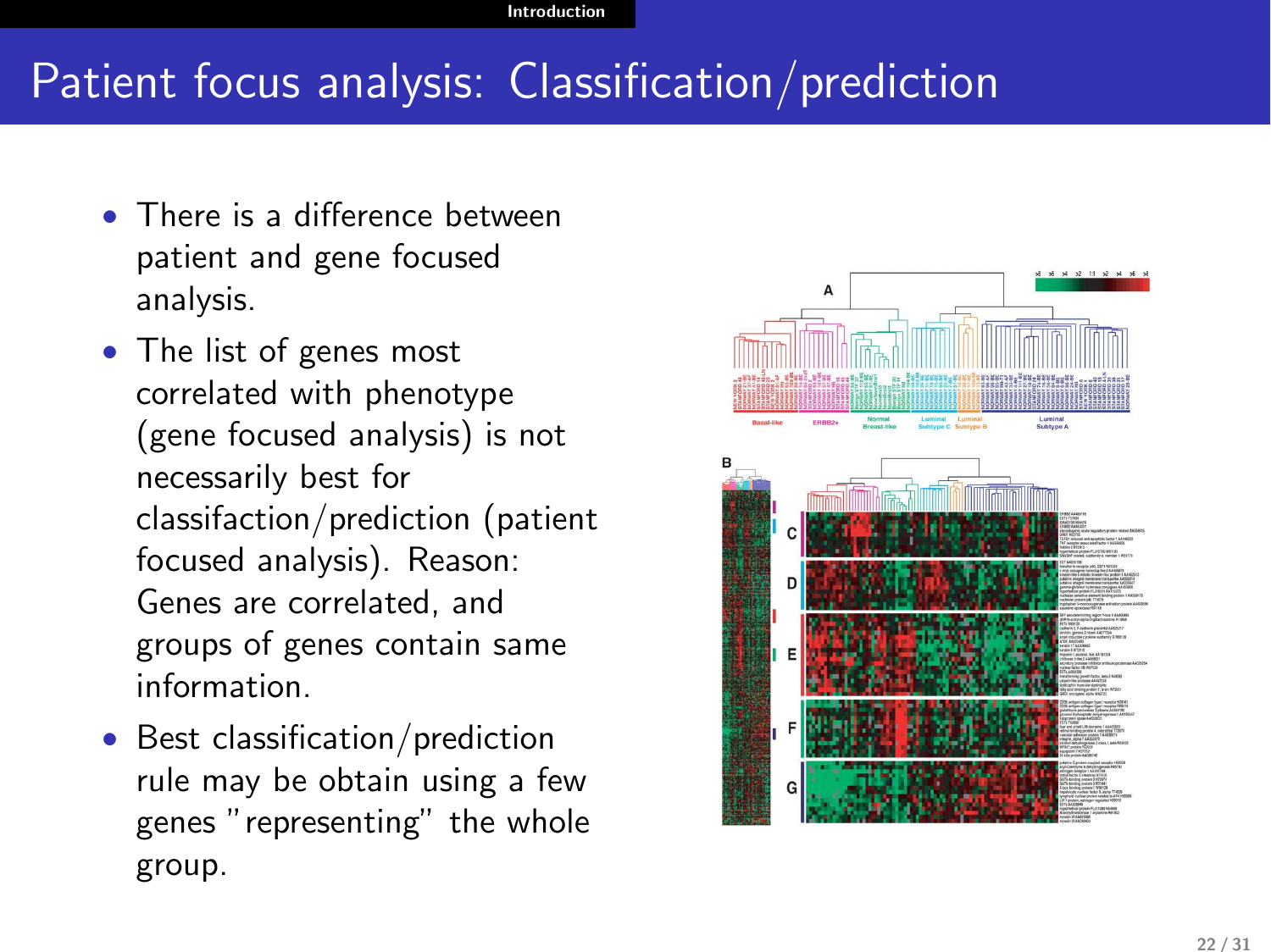## Classification/prediction approach

- Instead of looking at each gene's correlation to the phenotype one by one (gene focused analysis), the optimal classification/prediction rule looks at the effect of all genes simultaneously. We then answer the question: what is the effect of gene  $i$  when we account for the effect of all other genes.
- Best prediction rule picks out genes with orthogonal (independent) information on the phenotype.
- Methodological problem: How to fit a model with a much larger number  $(p)$  of explanatory variables (the genes) than the number of individuals (n). This is called the  $p > n$  (p larger than n) problem.
- The solution is to reduce the number of dimensions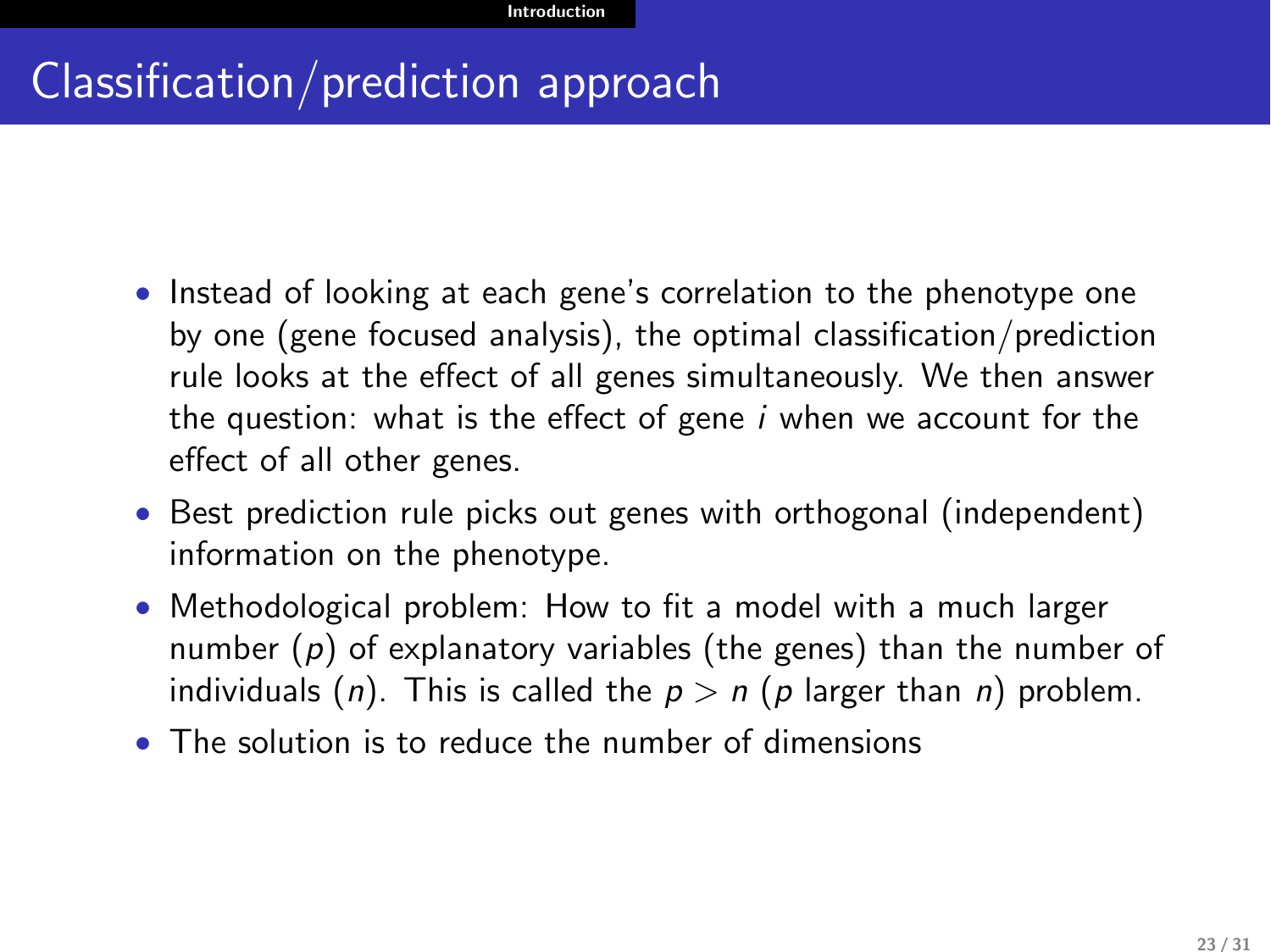### Variance-bias trade-off

- All these methods are in fact biased, i.e. underestimating the effect of each gene.
- But they have reduced variance, leading to smaller prediction error.
- Prediction error=bias<sup>2</sup>+variance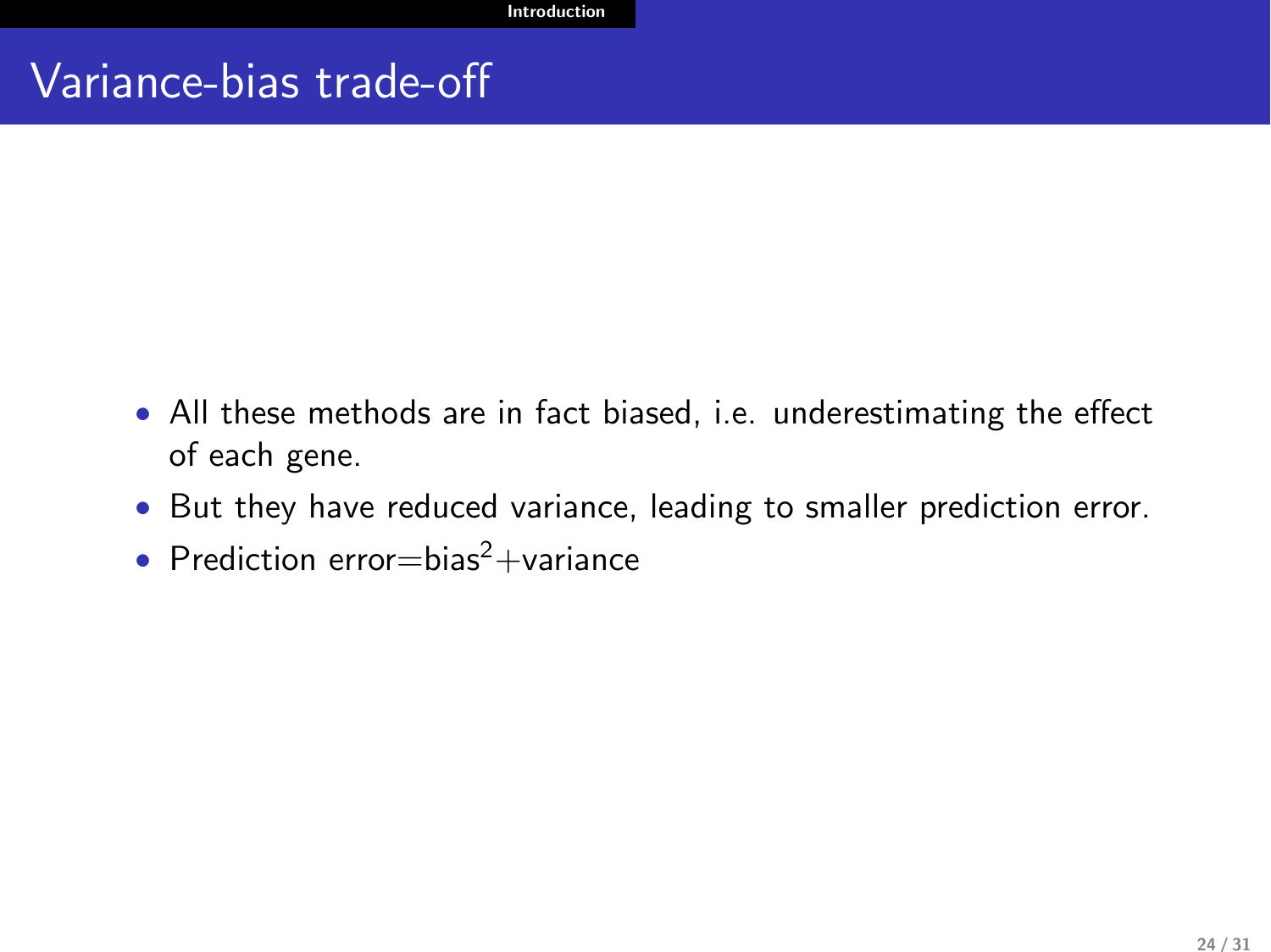## Variance-bias trade-off

#### **Sources of variation: Bias and Variance**



Figure: From Tim Beissbarth, University of Gottingen, Bioconductor course, lecture notes.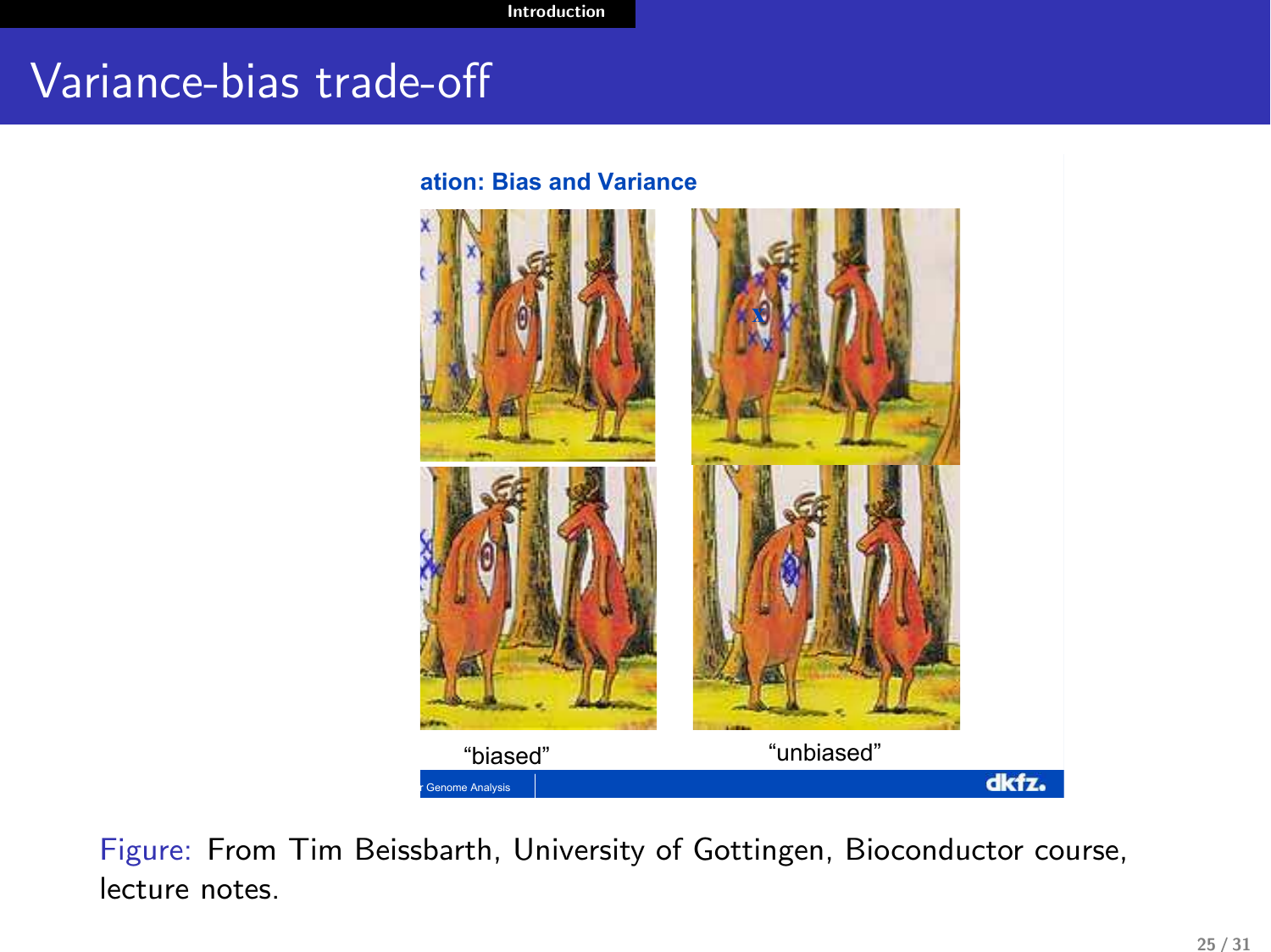## Dealing with survival data

- In addition to the  $p > n$  problem, survival or time to event data have the problem of censoring. Event (e.g. death) does not always occur before end of study.
- The Cox model is the most common model dealing with censoring.
- In the Cox model the *hazard rate*, i.e. the instantaneous risk of failure at time  $t$ , is modeled by

$$
h(t | \mathbf{x}) = h_0(t) \exp(\mathbf{x}^T \boldsymbol{\beta}).
$$

- Bøvelstad et al (2007) performed a thorough comparison of the seven most common dimension reduction method on three well-known microarray/survival data sets.
- To evaluate prediction performance, models were trained on one part of the data (training set) and evaluated on another part of the data (test set). If this not is done, too large models are favored. "Too large" means that it includes variables randomly correlated to the phenotype in the training data (false positives).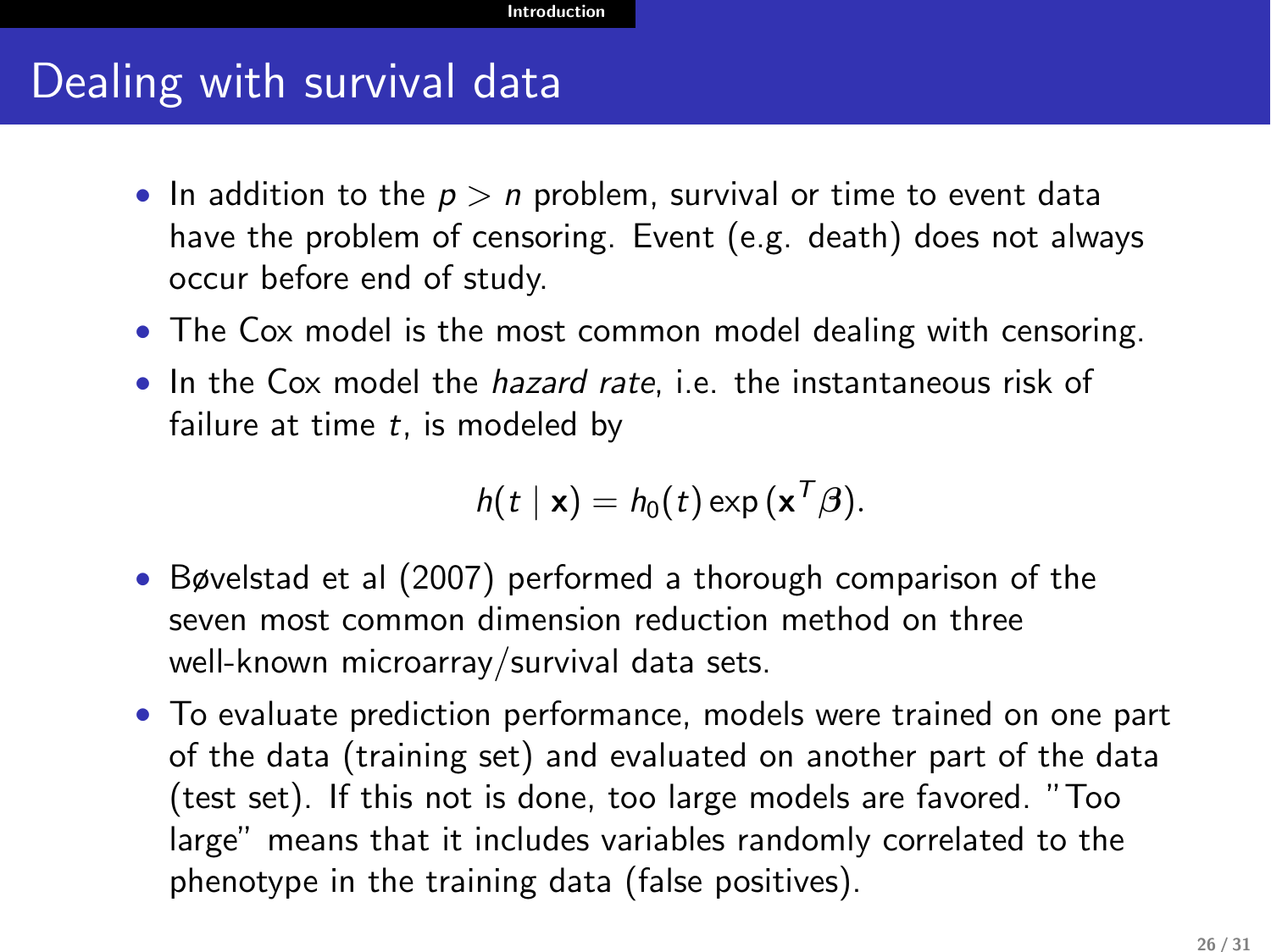Introduction

## Results of the comparison study of Bøvelstad et al (2007)

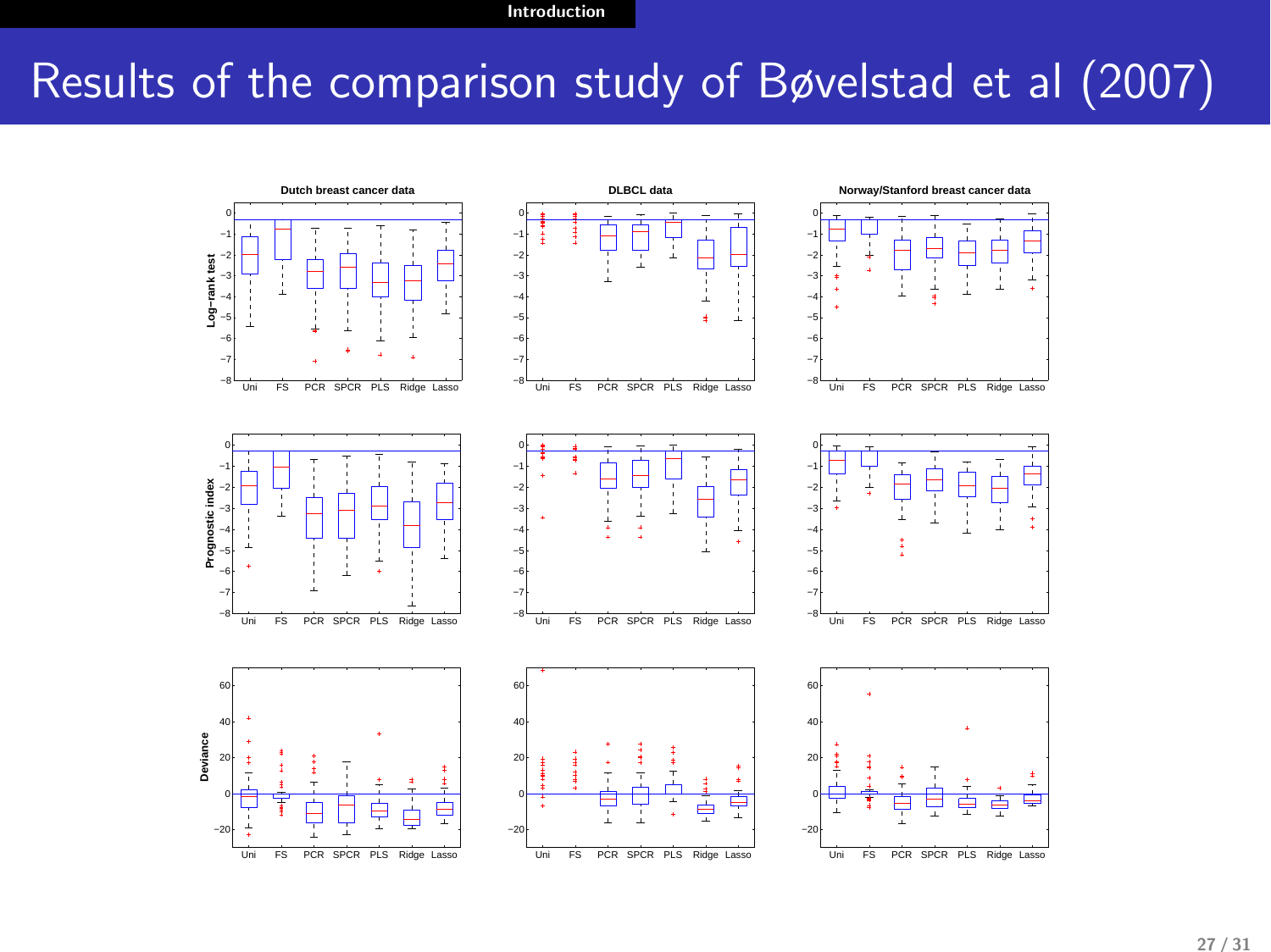## References, further reading and software packages

### Miscellaneous

Allison et al (2006). Microarray data analysis: from disarray to consolidation and consensus. Nature review genetics 7, 55-61. A nice review on microarray data analysis in general.

### Experimental design

Pawitan et al (2005). False discovery rate, sensitivity and sample size for microarray studies. Bioinformatics 21, 3017-3024. Method for power analysis and sample size calculation for microarray data. Bioconductor package: OCplus.

### Preprocessing

Quin and Kerr (2004). Empirical evaluation of data transformation and ranking statistics for microarray analysis. Nucleic Acids Research 32, 5471-5479. Comparative study of different preprocessing techniques for cDNA data.

Quackenbush (2002). Microarray data normalization and transformation. Nature genetics 32, 496-501. Review on normalization methods for microarray data.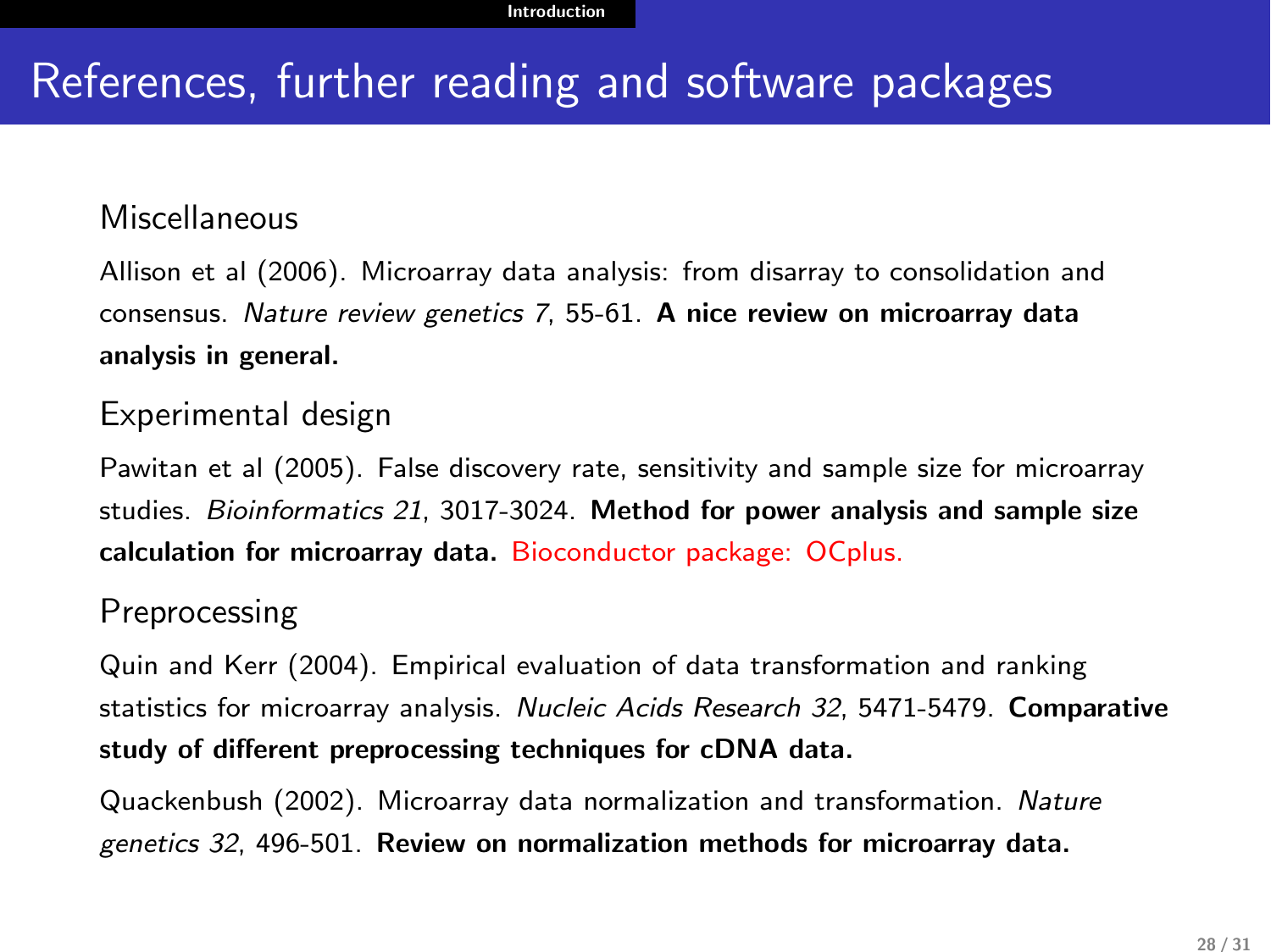### References, further reading and Bioconductor packages

Wu et al (2004). A Model-Based Background Adjustment for Oligonucleotide Expression Arrays. JASA, 99, 909-917. Describes the preprocessing method gcrma for Affymetrix data. Bioconductor package: gcrma.

Kerr et al (2000). Analysis of variance for gene expression microarray data Journal of Computational Biology 8, 819-837. ANOVA for microarray data. Performs preprocessing and testing for differential at the same time. Bioconductor package: maanova.

#### Detecting differential expression

Tusher et al (2009). Significance analysis of microarrays applied to the ionizing radiation response. PNAS 98, 5116-5121. Describes the famous SAM method for testing differential expression and calculation of false discovery rate. Bioconductor package: siggenes.

Smyth (2004). Linear models and empirical Bayes methods for assessing differential expression in microarray experiments. Statistical Applications in Genetics and Molecular Biology 3, No.1, Article 3. Describes a nice package for testing differential expression, which also controls for multiple testing. Bioconductor package: limma.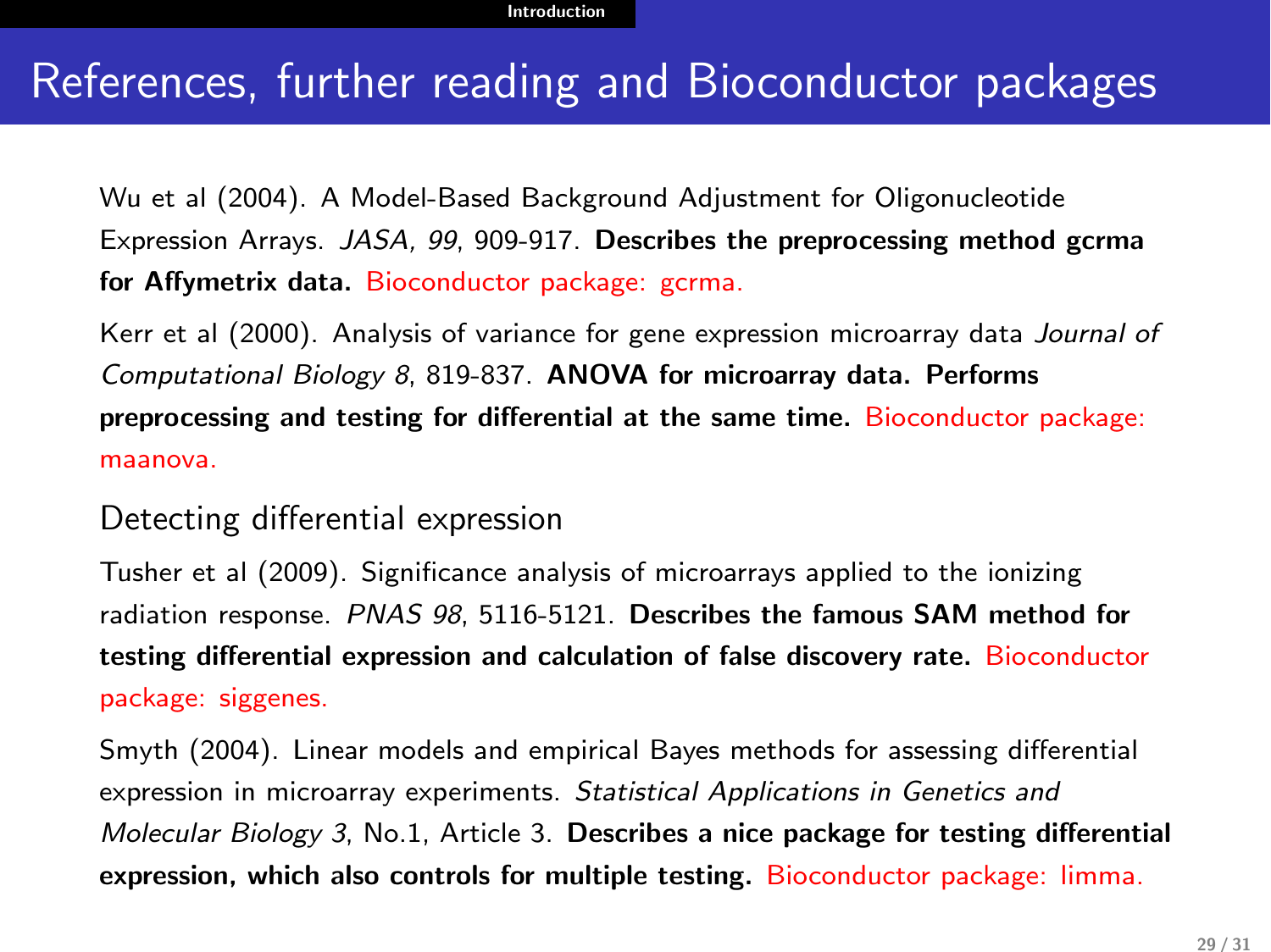## References, further reading and Bioconductor packages

False Discovery Rate

Efron (2007). Size, power and false discovery rates. Annals of Statistics, 35, 1351-1357. Describes a good method for calculating FDR. Bioconductor package: locfdr.

Dudoit et al (2003). Multiple Hypothesis Testing in Microarray Experiments. Statistical Science, 18, 71-103. A review article on multiple testing procedures for microarray data. Bioconductor package: multtest.

### Functional enrichment analysis

Werner (2008). Bioinformatics applications for pathway analysis of microarray data. Current Opinion in Biotechnology, 19, 50-54. A review article on bioinformatics tools for identification of altered biological processes and pathways.

Alexa et al (2006). Improved scoring of functional groups from gene expression data by decorrelating GO graph structure. Bioinformatics 22, 1600-1607. Describes a functional enrichment analysis method which takes dependencies between GO categories into account. Bioconductor package: topGO.